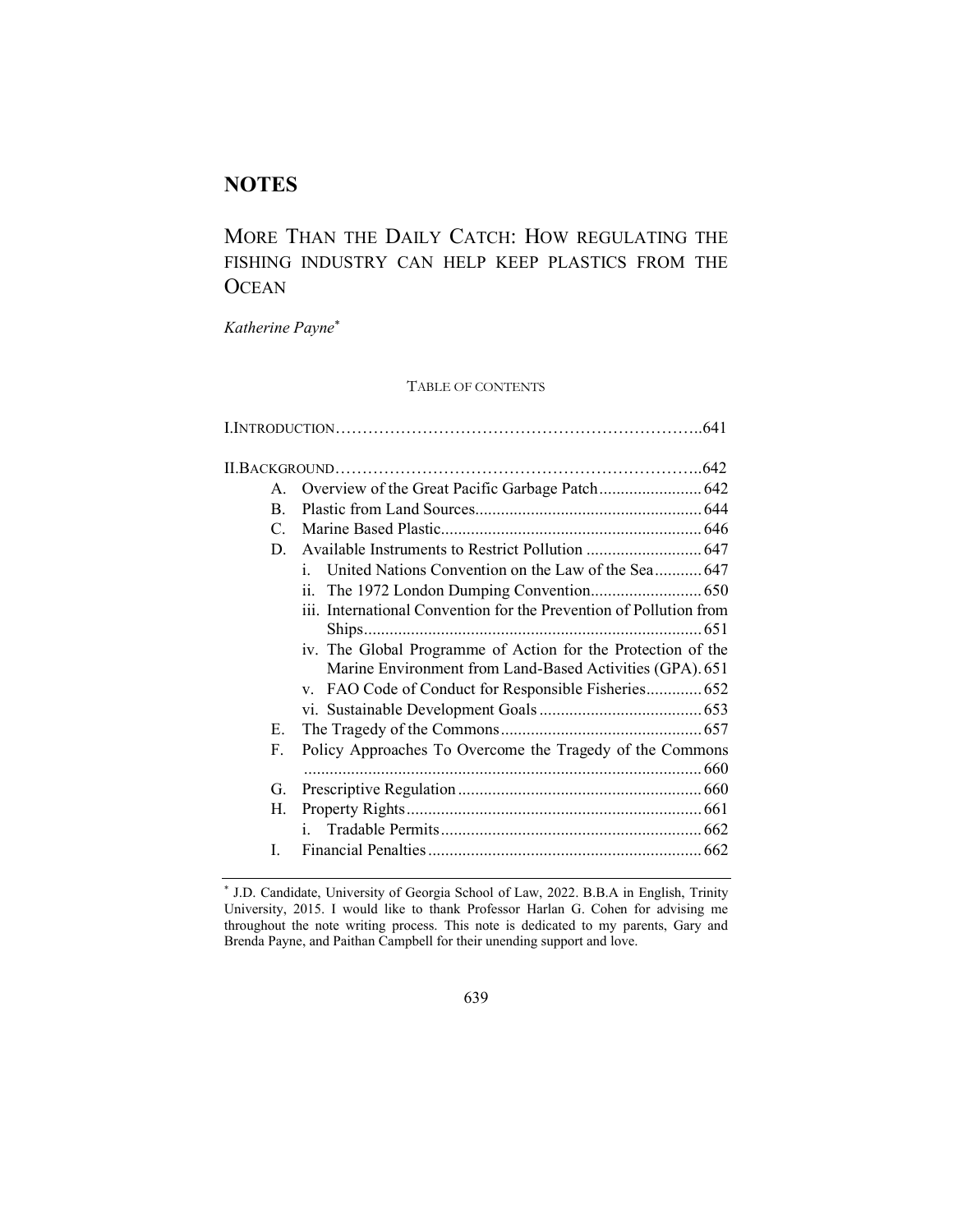640 GA. J. INT'L & COMPAR. L. [Vol. 50:639

| J. |                                                             |  |
|----|-------------------------------------------------------------|--|
|    |                                                             |  |
|    |                                                             |  |
|    |                                                             |  |
|    |                                                             |  |
|    |                                                             |  |
|    | iii. The UN Commitment to Negotiating a Plastics Treaty 668 |  |
|    |                                                             |  |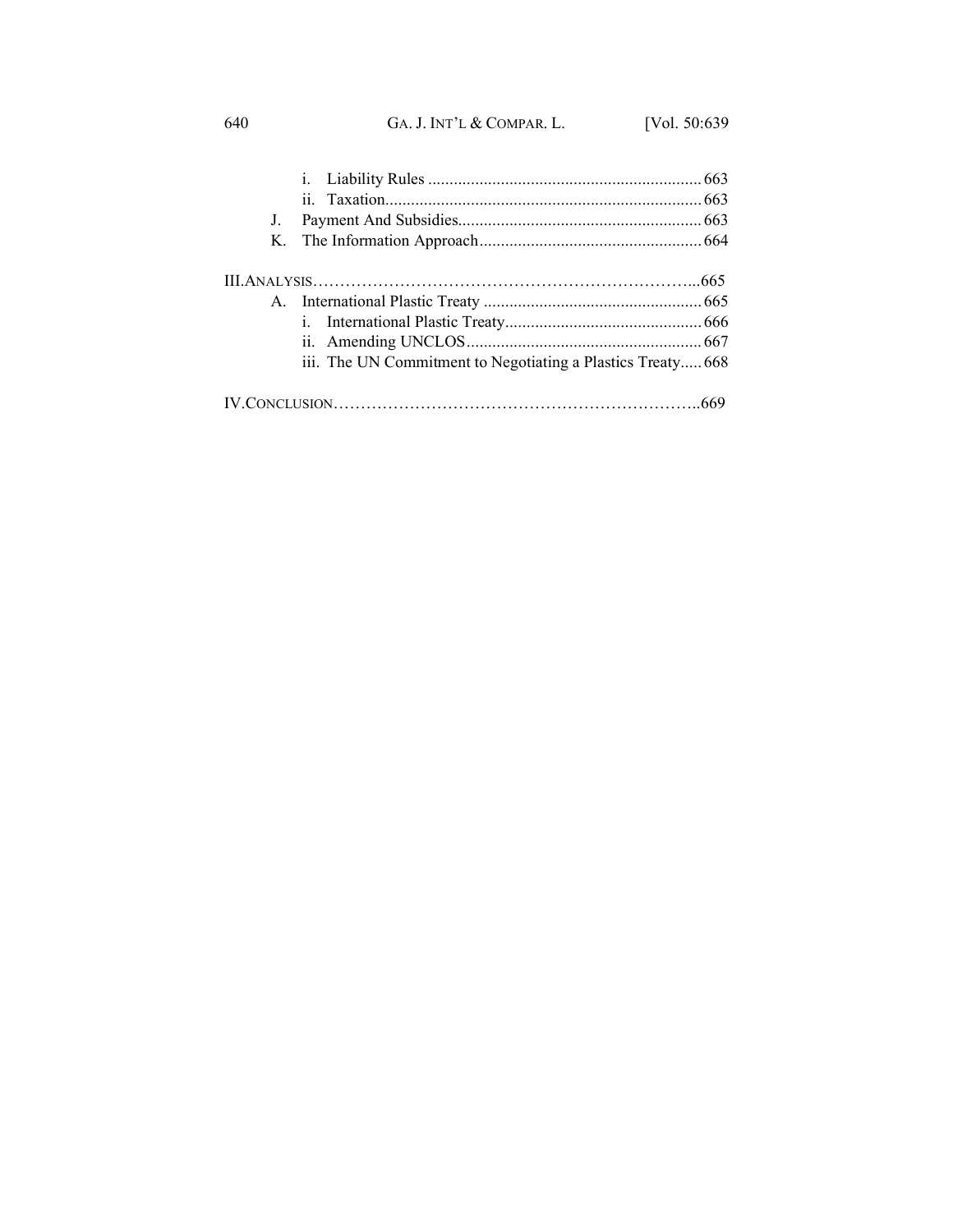"I just want to say one word to you. Just one word... Plastics."<sup>2</sup>

# I. INTRODUCTION

<span id="page-2-0"></span>Approximately eight million tons of plastic waste enter the oceans every year,<sup>3</sup> accumulating into at least 79,000 metric tons of marine debris floating inside a 1.6 million square-kilometer area known colloquially as the Great Pacific Garbage Patch (GPGP).4 If the GPGP goes unchecked, the amount of plastic pollution in the ocean could triple within the next thirty years.<sup>5</sup> The GPGP lies at least forty nautical miles away from any country's exclusive economic zone, meaning that it is within the "High Seas,' also known as 'areas beyond national jurisdiction' where all nations are afforded the Freedom of the Seas."<sup>6</sup>

Because there are no defined private ownership rights or public jurisdiction over the GPGP, no single country, company, or person has an incentive to protect the ocean's resources and keep it clean.<sup>7</sup> Instead, international actors deplete the ocean's resources as quickly as possible at the expense of others - creating a "Tragedy of the Commons." $8$ 

The excessive plastic waste in the ocean is not only concerning to marine health and biodiversity, but recent studies showed that the plastic in the ocean accumulates in the fish we eat and the water we drink.<sup>9</sup> The buildup of BPAs (the basic building block of polycarbonate plastic) has significant

<sup>1</sup> *Down to Earth With Zac Efron: London* (Netflix 2020). 2 THE GRADUATE (Embassy Picture Corp. 1968). 3 Lawrence J. McQuillan & George L. Tibbits, *How to Eliminate the Great Pacific Garbage Patch*, THE INDEPENDENT INSTITUTE (August 6, 2018).

<sup>4</sup> *See* L. Lebreton et al., *Evidence That the Great Pacific Garbage Patch is Rapidly Accumulating Plastic*, SCI. REP., March 22, 2018, at 7. *See also Great Pacific Garbage Patch*, NATIONAL GEOGRAPHIC (last updated July 5, 2019) https://www.nationalgeographic.org/encyclopedia/great-pacific-garbage-patch/.

<sup>&</sup>lt;sup>5</sup> Laura Parker, *The Great Pacific Garbage Patch Isn't What You Think it Is*, NATIONAL GEOGRAPHIC,July 3, 2019. *See also*, Marcela Romero Mosquera, *Banning Plastic Straws: The Beginning of the War Against Plastics*,  $9 \text{ Env} \text{'r}$ . & EARTH L.J. 5, 11 (2019) ("[B] $\text{y}$ 2050 there will be more plastic in our ocean than fish.´).

<sup>6</sup> Rachael E. Salcido, *Using International Property Law as a Lever to Evolve Toward Integrative Ocean Governance*, 47 U. PAC. L. REV 253, 257 (2016).

<sup>&</sup>lt;sup>7</sup> *Id.* at 254.<br><sup>8</sup> Jessica R. Coulter, *A Sea Change to Change the Sea: Stopping the Spread of the Pacific Garbage Patch with Small-Scale Environmental Legislation*, 51 WM. & MARY L. REV. 1959, 1964 (Apr. 2010).

<sup>9</sup> Arizona State University, *Impact of Plastics on Human Health and Ecosystems*, NEWS MEDICAL LIFE SCIENCES, Mar 20, 2010.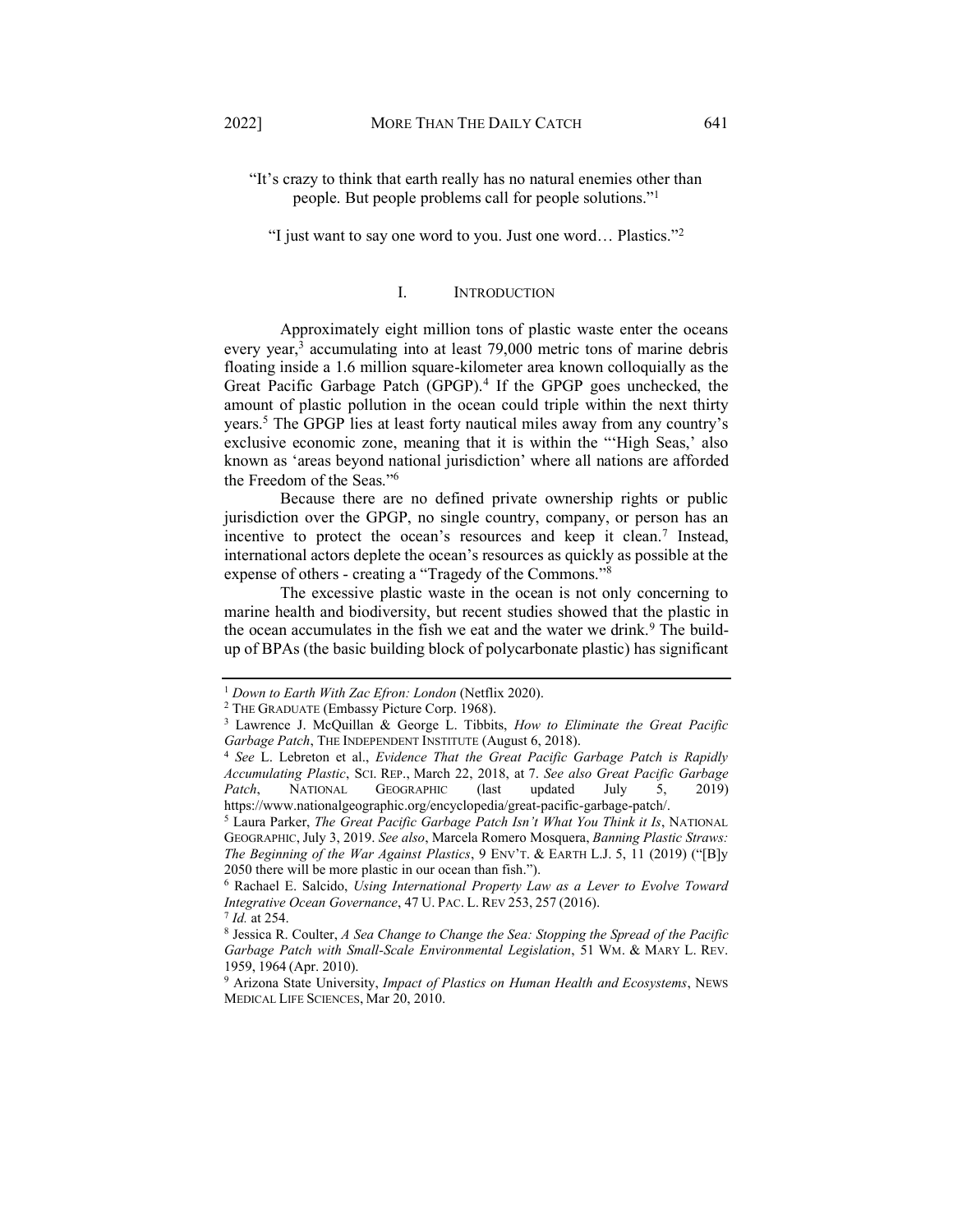health ramifications, such as hormonal disruption, and can poison the digestive system.<sup>10</sup> In this Note, I will analyze existing international law regarding ocean waste. Through this analysis, I will find the holes in the existing legal hard and soft law regimes to create an International Plastic Treaty to overcome the tragedy of the commons.

# II. BACKGROUND

# <span id="page-3-1"></span><span id="page-3-0"></span>*A. Overview of the Great Pacific Garbage Patch*

 A yachtsman named Charles Moore discovered The Great Pacific Garbage Patch while traveling from Hawaii to California.<sup>11</sup> While crossing the North Pacific Subtropical Gyre, Moore and his crew sailed through the trash soup, detecting that millions of plastic pieces surrounded their ship.<sup>12</sup> The GPGP discovery confirmed what oceanographers and climatologists predicted for years  $-$  a large collection of trash circulating in the ocean.<sup>13</sup> However, the visible trash Moore found was just a portion of the problem; ³Oceanographers and ecologists recently discovered that about 70% of marine debris actually sinks to the bottom of the ocean.<sup>"14</sup> Like the iceberg that sunk the Titanic, there is an even bigger plastic problem lurking beneath the surface.

Many types of trash make up marine debris, but plastics account for most marine litter.<sup>15</sup> This is due to two reasons: "First, plastic's durability, low cost, and malleability mean that it's being used in many more consumer and industrial products. Second, plastic goods do not biodegrade but instead break down into smaller pieces."<sup>16</sup> Instead of fully decomposing, the sun, waves, and mechanical abrasion break down plastic into smaller pieces  $-$  a process called photodegradation.<sup>17</sup>

<sup>10</sup> *Id.*

<sup>11</sup> *Great Pacific Garbage Patch*, NATIONAL GEOGRAPHIC (last updated July 5, 2019) https://www.nationalgeographic.org/encyclopedia/great-pacific-garbage-patch/.

<sup>12</sup> *Id.* <sup>13</sup> *Id.*

<sup>14</sup> *Id.* 

<sup>&</sup>lt;sup>15</sup> Research Highlights True Impacts of Plastics on Our Planet, Ecosystem, People, UN ENV'T PROGRAMME (Mar. 11, 2019), https://www.unenvironment.org/news-andstories/press-release/research-highlights-true-impacts-plastics-our-planet-ecosystems (finding that 60-80% of marine litter is composed of plastic). *See also*, L. Lebreton et al., *supra* note 4 (finding that plastics represent 99.9% of the marine debris collected). 16 *Great Pacific Garbage Patch*, *supra* note 11.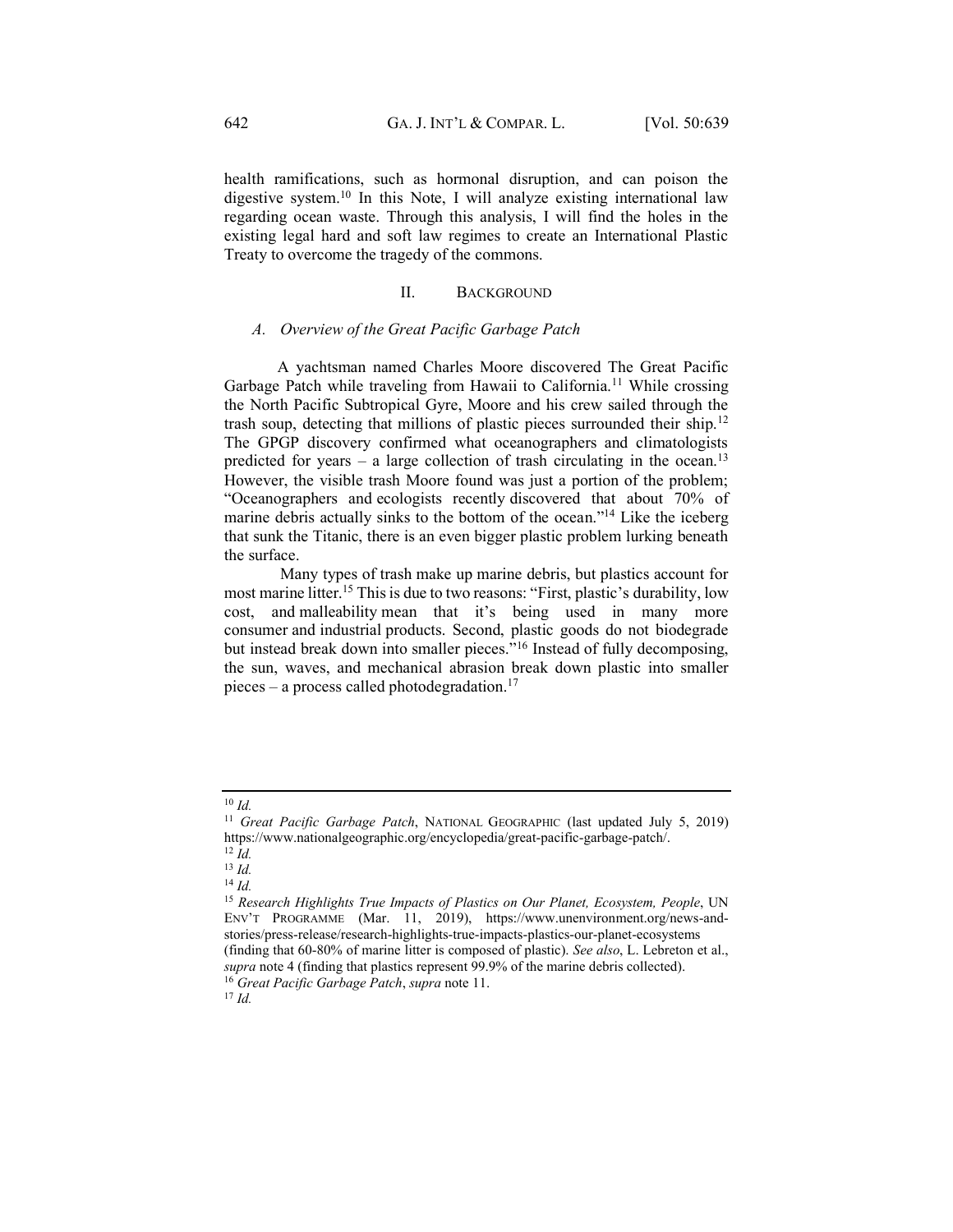Plastics take at least 400 years to fully decompose, meaning that "virtually every piece of plastic ever produced is still around."<sup>18</sup> "Plastic can be found on every beach in the world. Microplastics are found at 5,000 metres depth, and plastic bottles have been found at depths of 3,500 meters. It is actually 'raining' plastic in the ocean. Scientists are still far from mapping all the plastic pollution in the oceans."<sup>19</sup> However, a recent study found that microplastics, plastics less than five millimeters in length, "make up 94 percent of the estimated 1.8 trillion pieces of plastics in the patch. But that only amounts to eight percent of the total tonnage.<sup>"20</sup> Fishing nets and other fishing industry gear compose the largest amount of marine debris by tonnage.<sup>21</sup> The different types of marine debris in the GPGP appear below:  $22$ 



<sup>18</sup> Luisa Cortat Simonetti Gonçalves & Michael Gerbert Faure, *International Law Instruments to Address the Plastic Soup*, 43 WM. & MARY ENV'T L. & POL'Y REV. 871, 874 (2019) [hereinafter *Instruments*].

<sup>19</sup> *Id.* (citing *What is plastic soup? Gyres and Hotspots*, PLASTIC SOUP FOUNDATION, https://www.plasticsoupfoundation.org/en/files/what-is-plastic-

soup/ [https://perma.cc/T2RX-WM84] (last visited Apr. 3, 2022)). 20 Parker, *supra* note 5.

<sup>&</sup>lt;sup>21</sup> *Id.* ("The study also found that fishing nets account for 46 percent of the trash, with the majority of the rest composed of other fishing industry gear, including ropes, oyster spacers, eel traps, crates, and baskets.´)

<sup>22</sup> Hannah Ritchie & Max Roser, *Plastic Pollution*, OUR WORLD IN DATA (Sept. 2018).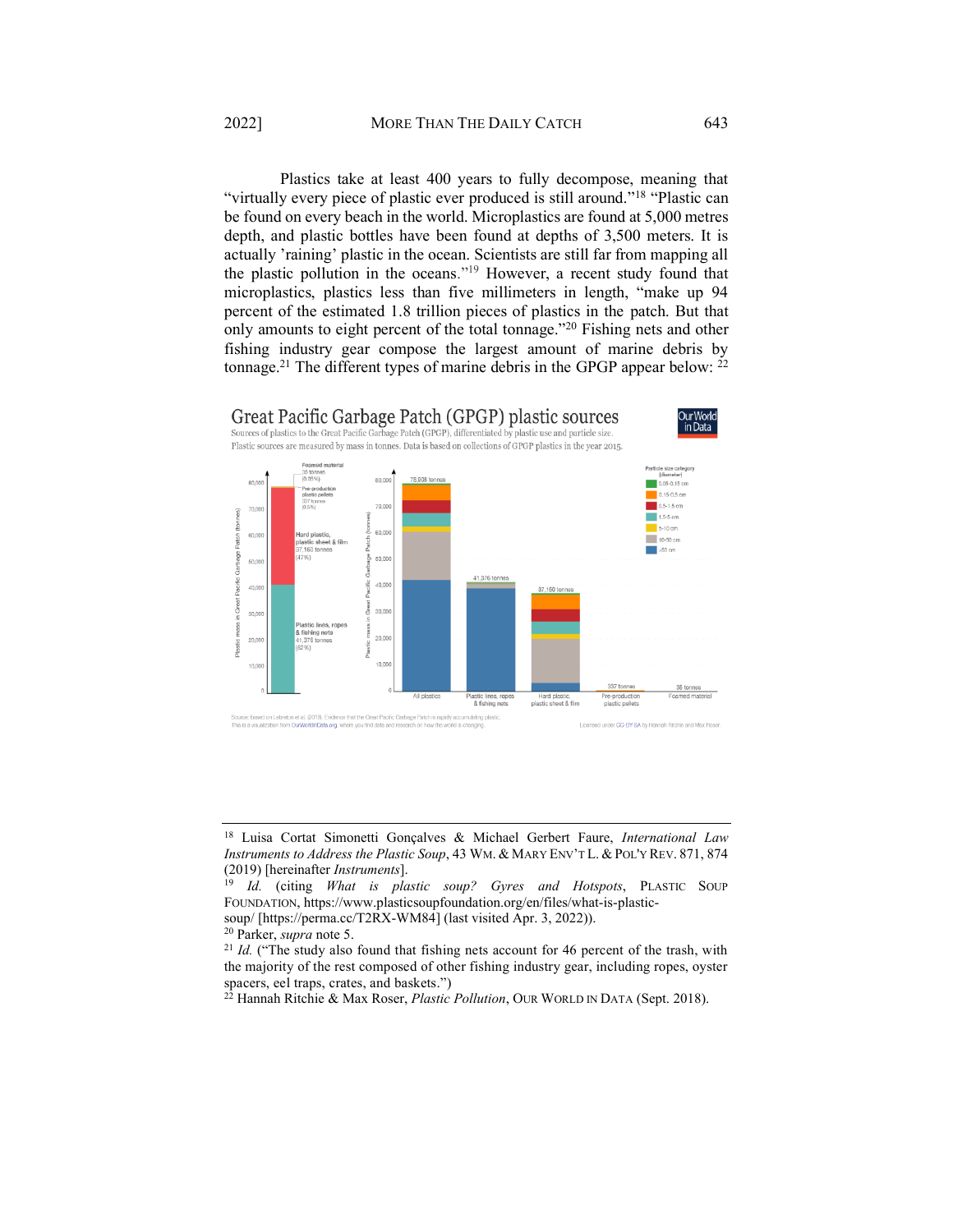# <span id="page-5-0"></span>*B. Plastic from Land Sources*

In 2015, the world produced 381 million tons of plastic, roughly equivalent to "the mass of two-thirds of the world population."<sup>23</sup> Cumulatively, the world produced 7.8 billion tons of plastic, more than a "tonne of plastic for every person alive today."<sup>24</sup> Out of all plastic created from 1950-2015, 30% is still in use, 55% went straight to a landfill or was improperly discarded, 8% was incinerated, and only 6% was recycled.25 In 2015, the packaging industry produced the most plastic, producing 42%, and because plastics used for packaging have a short "in-use" lifetime, packaging also produced the most plastic waste.26

The 2015 statistics for the total plastic waste produced by country show that China produced the most plastic waste at 60 million tons, followed by the United States at 38 million tons, Germany at 14.5 million tons, and Brazil at 12 million tons.<sup>27</sup> However, the data should shift based on the effectiveness of the country's waste management to quantify the inadequately disposed waste.28 By combining the sum of inadequately disposed waste with the share of littered plastic waste, researchers can quantify the amount of plastic that could eventually enter the ocean across the world, otherwise defined as mismanaged waste.<sup>29</sup> According to their estimates, "China contributes the highest share of mismanaged plastic waste with around [28%] of the global total, followed by [10%] in Indonesia, [6%] for both the Philippines and Vietnam," while "other leading countries include Thailand [3.2%]; Egypt [3%]; Nigeria [2.7]; and South Africa  $[2\%]$ .<sup>30</sup> Around eight

<sup>28</sup> *Id.* Inadequately disposed waste is defined as follows:

Inadequately disposed waste is that which has the intention of being managed through waste collection or storage sites, but is ultimately not formally or sufficiently managed. This includes disposal in dumps or open, uncontrolled landfills; this means the material is not fully contained and can be lost to the surrounding environment. This makes it at risk of leakage and transport to the natural environment and oceans via waterways, winds and tides.

<sup>23</sup> *Id.*

<sup>24</sup> *Id.*

<sup>25</sup> Ritchie & Roser, *supra* note 22.

 $26$  *Id.* ("Packaging, for example, has a very short 'in-use' lifetime (typically around 6 months or less). This is in contrast to building and construction, where plastic use has a mean lifetime of 35 years.").

<sup>27</sup> *Id.*

<sup>&</sup>lt;sup>29</sup> *Id.* ("Mismanaged waste is the sum of inadequately managed waste (that which is not formally managed such as disposal in dumps or open, uncontrolled landfills which could leak to the surrounding environment) and littered waste.´). <sup>30</sup> *Id.*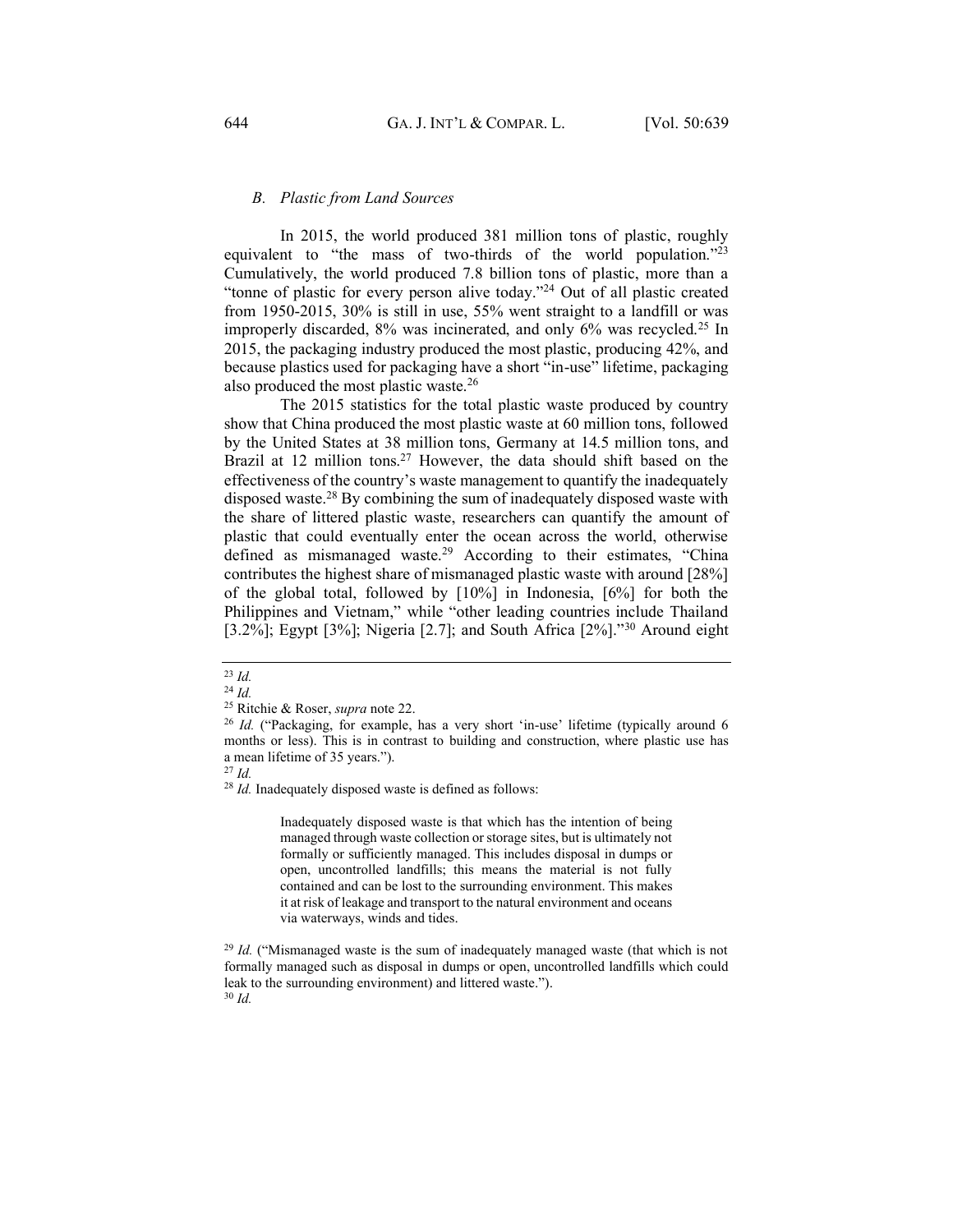million tons of mismanaged waste then pollutes the ocean as depicted by the illustration below:31

The pathway by which plastic enters the world's oceans our World

# Global primary plastic production<br>270 million tonnes per year Plastic in surface waters 10,000s to 100,000s tonn etic inr ler CC-BY-

The plastic in the ocean then undergoes the lengthy photodegradation process to transition into microplastics.<sup>32</sup> This is dangerous to both marine wildlife and human health.<sup>33</sup> Fish ingest the largest quantity of harmful microplastics, and humans then consume those fish, leading to contamination of our food and water sources.<sup>34</sup> While the harm caused by microplastics is not conclusory, the chemicals found in some plastics are linked to a variety of

<sup>32</sup> *Great Pacific Garbage Patch*, *supra* note 11.

<sup>33</sup> Marcela Romero Mosquera, *Banning Plastic Straws: The Beginning of the War Against Plastics*, 9 ENV'T. & EARTH L.J. 5, 11 (2019) ("Other studies showed that plastic waste kills at least 100 million marine animals every year, up to 1 million seabirds, 100,000 sea mammals, marine turtles, and countless fish . . . [C]oral reefs becom[e] diseased after coming into contact with plastic waste increases from four percent to eighty-nine . . . .´); *see also Consumer Reports, You're Literally Eating Microplastics. How Can You Cut Down Exposure to Them.*, THE WASH. POST (Oct. 7, 2019); *and* Damian Carrington, *Microplastic Particles Now Discoverable in Human Organs*, THE GUARDIAN (Aug. 17, 2020) ("The US Environmental Protection Agency is concerned about BPA because 'it is a reproductive, developmental and systemic toxicant in animal studies."").

<sup>&</sup>lt;sup>34</sup> *Instruments*, *supra* note 18, 883-884 ("This happens because this fish eats zooplankton, but, in their haste, the fish snap at everything they see, including microplastics.<sup>"</sup>).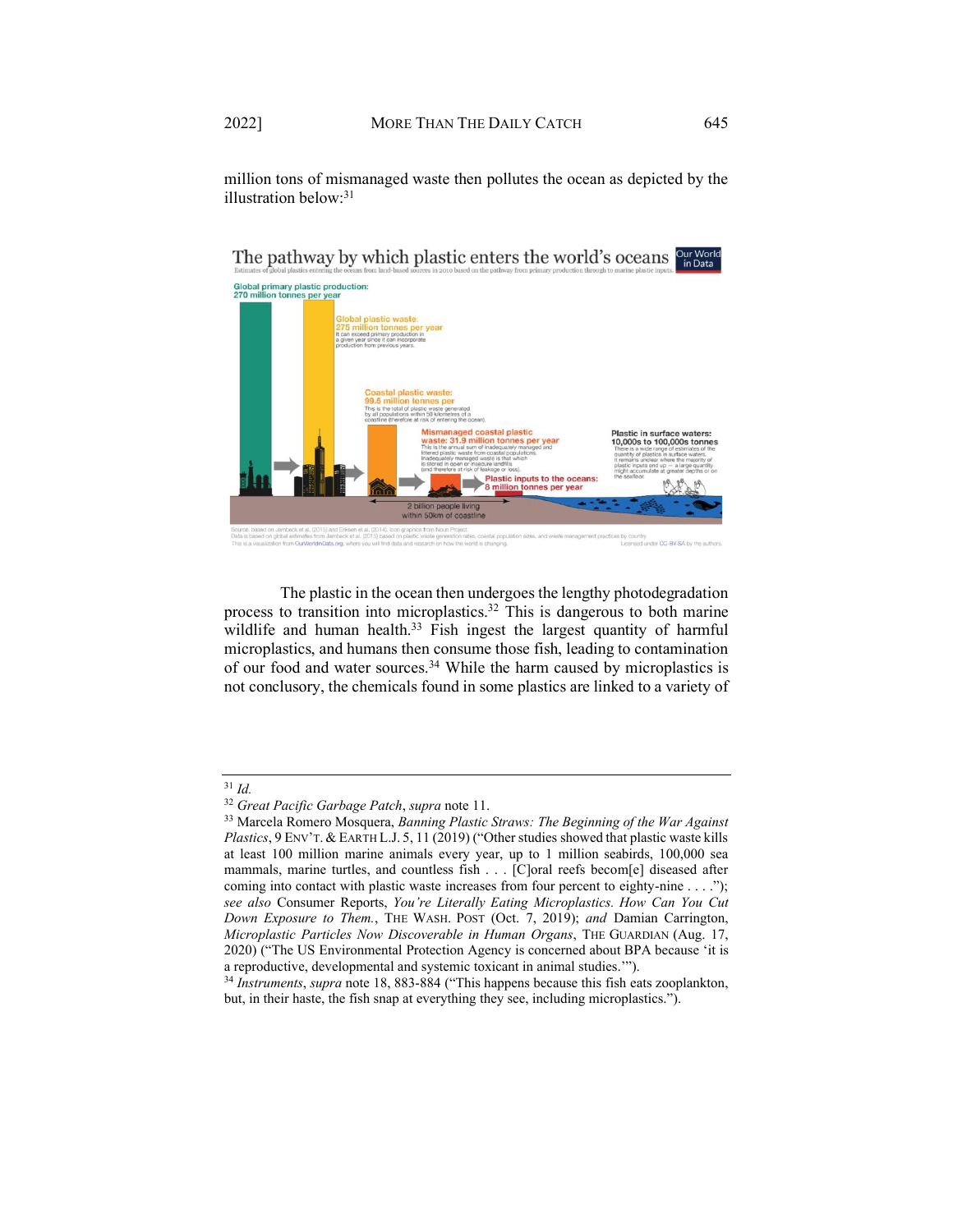health problems, "including reproductive harm and obesity, plus issues such as organ problems and developmental delays in children.<sup> $35$ </sup>

# <span id="page-7-0"></span>*C. Marine Based Plastic*

Fishing nets account for 46% of the ocean's seventy-nine thousand tons of trash, while other fishing industry gear accounts for the majority of the remaining  $54\%$ .<sup>36</sup> "More than  $640,000$  tonnes of nets, lines, pots, and traps used in commercial fishing are dumped and discarded in the sea every year.<sup> $\overline{37}$ </sup> Fishing gear that is lost or abandoned at sea is nicknamed "ghost gear.<sup>"38</sup> In 2015, ghost gear consisted of approximately  $10%$  of the ocean's plastic, but because of the prevalence of ghost gear from "illegal, unregulated, and unreported fishing" and poor fishery regulation, that amount has only increased.39 Accordingly, a study found that an estimated 60% of garbage that washed up on an uninhabited island originated from industrial fisheries.<sup>40</sup>

Abandoned fishing gear is deadly to marine animals and marine habitats.<sup>41</sup> It also creates "ghost fishing," where a fish or animal gets stuck in an abandoned net or trap, causing unintended death of marine life.<sup>42</sup> Fishermen experience direct costs from ghost fishing, such as replacing the lost gear, increasing resources to capture the target fish, and losing revenue from competition from ghost fishing.43 However, the impact varies depending on the type of gear used and the target organism.44

<sup>&</sup>lt;sup>35</sup> Consumer Reports, *You're Literally Eating Microplastics. How Can You Cut Down Exposure to Them*, THE WASH. POST (Oct. 7, 2019). 36 L. Lebreton et al., *supra* note 4, at 10.

<sup>37</sup> Sandra Laville, *Dumped Fishing Gear is the Biggest Plastic Polluter in Ocean, Finds Report*, THE GUARDIAN (Nov 5, 2019), https://www.theguardian.com/environment/2019/nov/06/dumped-fishing-gear-is-biggestplastic-polluter-in-ocean-finds-report.<br><sup>38</sup> Hannah Gould, *Hidden Problem of 'Ghost Gear': The Abandoned Fishing Nets Clogging* 

*Up Oceans*, THE GUARDIAN (10 Sept. 2015), https://www.theguardian.com/sustainablebusiness/2015/sep/10/fishing-industry-vows-to-tackle-wildlife-deaths-from-ghost-gear. 39 *Id.*; Laville, *supra* note 37; *see also,* L. Lebreton et al., *supra* note 4.

<sup>&</sup>lt;sup>41</sup> Id. ("Nets and lines can pose a threat to wildlife for years or decades, ensnaring everything from small fish and crustaceans to endangered turtles, seabirds and even whales"").

<sup>42</sup> NATIONAL OCEANIC AND ATMOSPHERIC ADMINISTRATION, 2015 NOAA MARINE DEBRIS PROGRAM REPORT: IMPACT OF "GHOST FISHING" VIA DERELICT FISHING GEAR 2 (2015), https://marinedebris.noaa.gov/sites/default/files/publications-files/Ghostfishing\_DFG.pdf. 43 *Id.* at 4.

<sup>44</sup> NATIONAL OCEANIC AND ATMOSPHERIC ADMINISTRATION,*supra* note 42*.*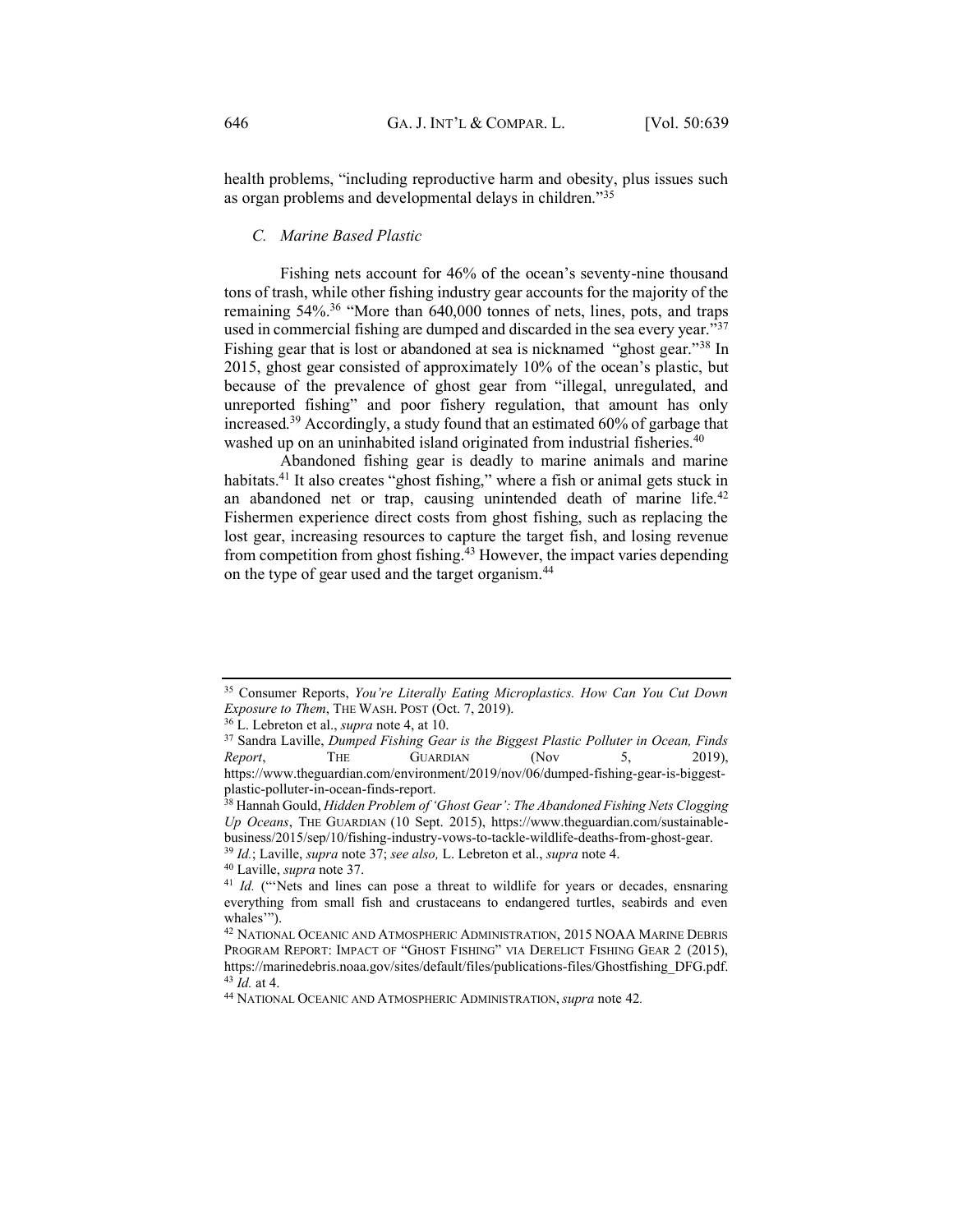# <span id="page-8-0"></span>*D. Available Instruments to Restrict Pollution*<sup>45</sup>

There are environmental instruments already implemented to help with marine pollution, but none of the instruments explicitly deal with plastic pollution.<sup>46</sup> These instruments constitute both hard and soft law,<sup>47</sup> and the main issues are that these attempts are poorly implemented and fail to bring countries to agree to the terms.48

# *i. United Nations Convention on the Law of the Sea*

<span id="page-8-1"></span>The United Nations Convention on the Law of the Sea (UNCLOS) "focuses on solving problems related to the economic exploitation of the oceans and correlated sovereignty issues.<sup>"49</sup> UNCLOS recently adopted several approaches to control the pollution of the marine environment.<sup>50</sup> UNCLOS obliges participating states to take all necessary measures "to prevent, reduce and control pollution of the marine environment from any source, using for this purpose the best practicable means at their disposal ... and they shall endeavor to harmonize their policies in this connection.<sup>"51</sup> UNCLOS further defines the type of pollution that the states should take measures against,<sup>52</sup> and UNCLOS outlines the participating states' global and regional cooperation requirements.53 UNCLOS requires participating states to monitor the risks and effects of pollution on the marine environment and to make the results available to all states.<sup>54</sup> UNCLOS further requires states to

<sup>&</sup>lt;sup>45</sup> This Note will not focus on recovering the plastic debris after it has polluted the ocean, defined as the *ex post* perspective. *Instruments*, *supra* note 18, 884-893. Instead, this Note will take an *ex ante* approach because the *ex post* perspective needs to be partnered with an institutional fix in order to prevent the problem from reoccurring. McQuillan & Tibbits, *supra* note 3. 46 *Instruments*, *supra* note 18, 925.

<sup>&</sup>lt;sup>47</sup> *Id.* at 905 (defining hard law as "interactions between states that consented to bind themselves  $\dots$  whether by treaty or recognizing a principle of customary law," and defining soft law as "instruments that function without the need for a binding element.").

<sup>&</sup>lt;sup>48</sup> *Id.* 49 *Id.* at 893.

<sup>&</sup>lt;sup>50</sup> U.N. Convention on the Law of the Sea, Dec. 10, 1982, 1833 U.N.T.S. 397, arts. 192-195, 204-222, 237 [hereinafter UNCLOS].<br><sup>51</sup> *Id.* at art. 194.<br><sup>52</sup> *Id.* ("The Measures taken pursuant to this Part shall deal with all sources of pollution of

the marine environment. These measures shall include, *inter alia*, those designed to minimize to the fullest possible extent  $\ldots$  pollution.<sup>"</sup>).

<sup>&</sup>lt;sup>53</sup> UNCLOS, *supra* note 50, at arts. 197-201. ("States shall cooperate on a global basis and, as appropriate, on a regional basis, directly or through competent international organizations, in formulating and elaborating international rules, standards and recommended practices and procedures consistent with this convention, for the protection and preservation of the marine environment.´).

<sup>54</sup> *Id.* at arts. 204-205.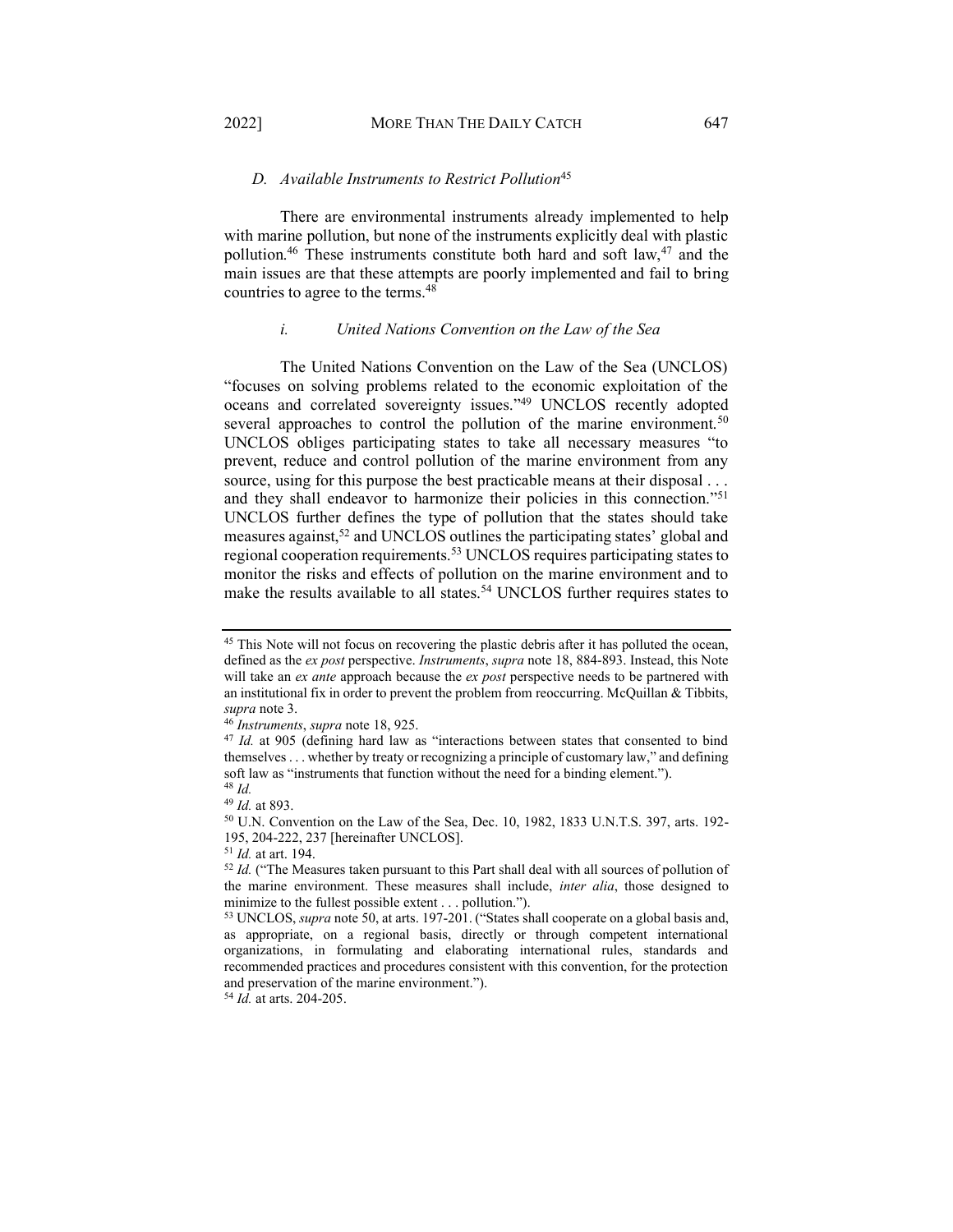adopt laws and regulations to "prevent, reduce and control pollution" in the following contexts: land-based sources of maritime environment pollution, pollution by seabed activities subject to national jurisdiction, pollution stemming from dumping, vessels, and further pollution throughout the atmosphere.55

Each state decides what laws to enact to follow UNCLOS, and they are not obliged to institute laws or enforcement mechanisms when another state "has already instituted proceedings in accordance with this [convention]" for enforcement purposes.<sup>56</sup> Moreover, Article 210(4) imposes an obligation on states to bind themselves to other international and regional instruments that assist in preventing, reducing and controlling marine pollution.<sup>57</sup> If a state fails to fulfill its international obligations to protect and preserve the marine environment, UNCLOS holds that state liable in accordance with international law. UNCLOS provides tools for dispute settlement and remedies through international establishments like the International Tribunal for the Law of the Sea.<sup>58</sup> All contracting parties are bound by the entirety of UNCLOS because states are not allowed to make reservations to any of its terms.<sup>59</sup>

Through defining "pollution of the marine environment,"<sup>60</sup> UNCLOS provides a comprehensive legal framework for protecting the marine environment from plastic and enables concern about plastic pollution to fall under UNCLOS's protection. UNCLOS places obligations on participating state actors "to establish global and regional rules, standards and recommended practices and procedures to prevent, reduce and control such pollution."<sup>61</sup> UNCLOS itself does not provide any framework for preventing plastic pollution of the ocean; instead, other conventions, regional treaties,

[T]he introduction by man, directly or indirectly, of substances or energy into the marine environment, including estuaries, which results or is likely to result in such deleterious effects as harm to living resources and marine life, hazards to human health, hindrance to marine activities, including fishing and other legitimate uses of the sea, impairment of quality for use of sea water and reduction of amenities.

<sup>61</sup> *Id.* at art. 210.

<sup>&</sup>lt;sup>55</sup> Id. at arts. 207-212. *See also, Instruments, supra* note 18, at 894 ("In other words, UNCLOS has approaches that cover all sources of plastic pollution.<sup>"</sup>).<sup>56</sup> *Id.* at arts. 213-222.

<sup>&</sup>lt;sup>57</sup> *Id.* at art. 210(4). ("States, acting especially through competent international organizations or diplomatic conference, shall endeavour to establish global and regional rules, standards and recommended practices and procedures to prevent . . . such pollution.").

<sup>&</sup>lt;sup>8</sup> *Id.* at art. 235(1) ("States are responsible for the fulfilment of their international obligations concerning the protection and preservation of the marine environment. They shall be liable in accordance with international law.´).

<sup>59</sup> UNCLOS, *supra* note 50, at art. 309. 60 *Id.* at art. 1(4).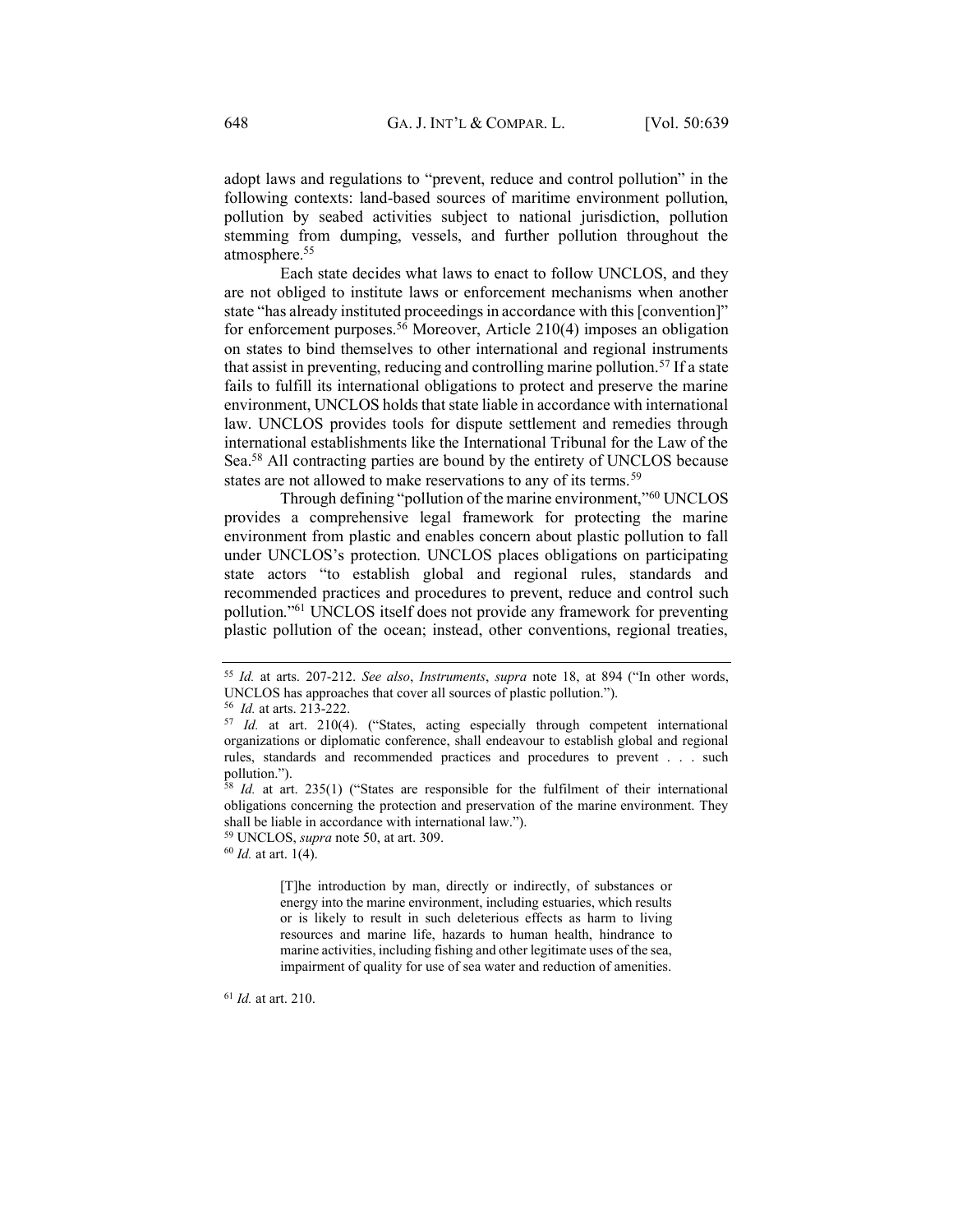and standards set by competent international organizations inform all provisions within UNCLOS.<sup>62</sup>

However, because of UNCLOS's jurisdictional framework, it has little effect on the pollution done by fisheries, shipping, and trash on the high seas. $63$  UNCLOS divides the seas and oceans into different zones  $-$  the Territorial Sea,<sup>64</sup> the Contiguous Zone,<sup>65</sup> the Exclusive Economic Zone,<sup>66</sup> the High Seas,  $67$  and the seabed and ocean floor of each jurisdiction.<sup>68</sup> For the purposes of this Note, it is enough to know that:

> (i) in the Territorial Sea, coastal States exercise control; (ii) in the Contiguous Zone, coastal States exercise control only when necessary to the specific purpose why the Zone was established; (iii) in the EEZ, the rights and jurisdiction of the coastal State and the rights and freedoms of other States are governed by UNCLOS, and the coastal State only has certain rights of exploitation at the EEZ; and (iv) the High Seas are open to all States and ruled by international law.69

All four zones contribute to the marine pollution problem, but the High Seas zone carries the highest trash concentration, as discussed earlier.<sup>70</sup> Also, the jurisdictional zones established by UNCLOS demand more resources from a national and regional approach than from an international one,  $71$  and the international approach places a large burden on the coastal states, even though the plastic pollution issue is global and not attributed to a specific state.

<sup>&</sup>lt;sup>62</sup> *Instruments*, *supra* note 18, 895. <sup>63</sup> *Id.* at 897 ("This is not enough to solve the plastic soup problem, not only because the main concern is the land-based sources, but also because: (i) the so-called flags of convenience are a challenge to this solution; and (ii) preventing and recovering the plastic pollution will rarely happen inside a ship.").

<sup>&</sup>lt;sup>64</sup> UNCLOS, *supra* note 50, at art. 3. ("Every State has the right to establish the breadth of its territorial sea up to a limit not exceeding 12 nautical miles, measured from baselines determined in accordance with this convention.´).

 $65$  *Id.* at art. 33 (defining Contiguous zone "may not extend beyond 24 nautical miles from the baseline from which the  $\dots$  territorial sea is measured," and the control can only be extended for specific purposes, such as to punish and "prevent infringement of its customs, fiscal, immigration or sanitary laws and regulations within its territory or territorial sea.<sup>\*</sup>). <sup>66</sup> *Id.* at art. 57 ("The exclusive economic zone shall not extend beyond 200 nautical miles from the baselines from which the breadth of the territorial sea is measured.´).

<sup>&</sup>lt;sup>67</sup> *Id.* at art. 86 (defining high seas as "all parts of the sea that are not included in the exclusive economic zone, in the territorial sea or in the internal waters of a State, or in the archipelagic waters of an archipelagic State.'').  $68$  *Id.* at art. 1(1)(1).

<sup>68</sup> *Id.* at art. 1(1)(1). 69 *Instruments*, *supra* note 18, at 896. 70 Salicido, *supra* note 6. 71 *Instruments*, *supra* note 18, at 897.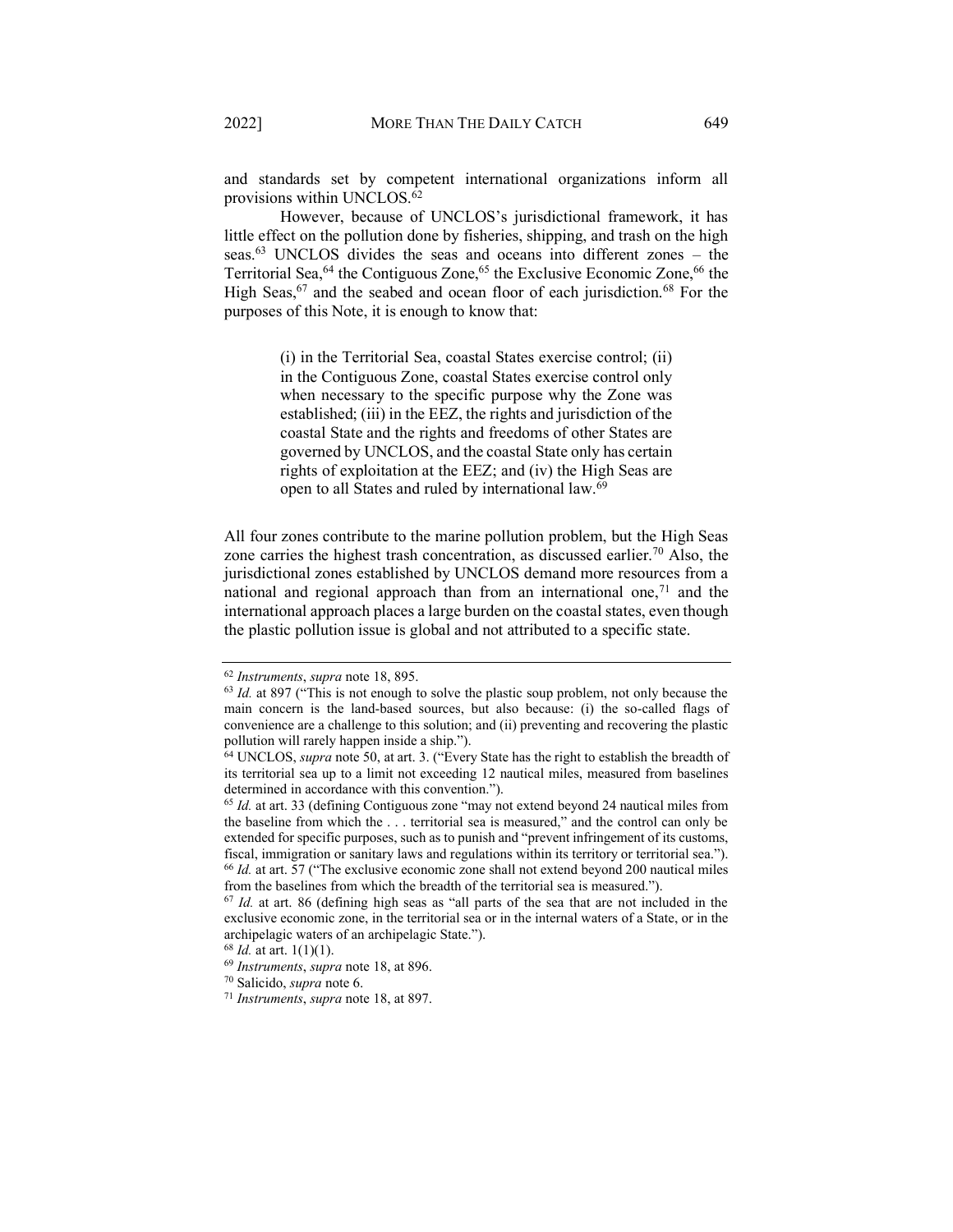Ships on the High Seas are regulated based on the flag they fly.72 The flag connects the ship to the exclusive jurisdiction of its original state while the ship travels on the High Seas.73 Enacting regulations based on national flags incentivizes shipowners to skirt those regulations by strategically choosing to fly another state's flag- a practice known as flying a "flag of convenience."74 UNCLOS cannot remedy the flag of convenience issue because, amending UNCLOS requires unanimous approval from the member states (functionally making UNCLOS almost impossible to amend).<sup>75</sup>

#### <span id="page-11-0"></span>*ii. The 1972 London Dumping Convention*

The Convention on the Prevention of Marine Pollution by Dumping Wastes and Other Matter – known as the 1972 London Dumping Convention  $-$  generally addresses the issue of marine waste.<sup>76</sup> It explicitly prohibits or limits the dumping of waste into the ocean, notably the "[p]ersistent plastics and other persistent synthetic materials, for example, netting and ropes, which may float or may remain in suspension in the sea in such a manner as to interfere materially with fishing, navigation or other legitimate uses of the sea.<sup>"77</sup> The Convention states that contracting parties "undertake to develop procedures for the assessment of liability and the settlement of disputes regarding dumping.<sup>778</sup> To ensure compliance, the Convention establishes a review mechanism that differs depending on the states involved.79 In 2007, the Convention also approved a Compliance Group which monitors the participating states to ensure the review mechanism is effective.<sup>80</sup>

However, the London Dumping Convention does not include provisions that solve technical, scientific, or financial obstacles needed to prevent sea dumping.<sup>81</sup> Its success hinges on states opting into the

<sup>80</sup> *Instruments*, *supra* note 18, at 899. 81 *Id.*

<sup>72</sup> UNCLOS, *supra* note 50, at arts. 91-92.

<sup>&</sup>lt;sup>73</sup> Id. See also Instruments, *supra* note 18, at 897 ("Flags are especially important because ships travel in international waters, where it would be difficult to determine who is responsible and what rules would have to be followed.´).

<sup>&</sup>lt;sup>74</sup> *Instruments*, *supra* note 18, at 897 ("This behavior has relevant impacts on environmental protection, because it usually means lowering the environmental, safety, and labor standards.´).

<sup>&</sup>lt;sup>75</sup> UNCLOS, *supra* note 50, art. 313(2).<br><sup>76</sup> Convention on the Prevention of Marine Pollution by Dumping of Wastes and Other Matter, Dec. 29, 1972, 26 U.S.T. 2403, 1046 U.N.T.S. 120.

<sup>77</sup> *Id.* at Annex I, ¶ 4.

<sup>&</sup>lt;sup>79</sup> 1996 Protocol to the Convention on the Prevention of Marine Pollution by Dumping of Wastes and Other Matter, 1972, art. 11-12, Mar. 24, 2006, S. EXEC. DEC. No. 110-21 ("No later than two years after the entry into force of this Protocol, the Meeting of Contracting Parties shall establish those procedures and mechanisms necessary to assess and promote compliance with this Protocol.´).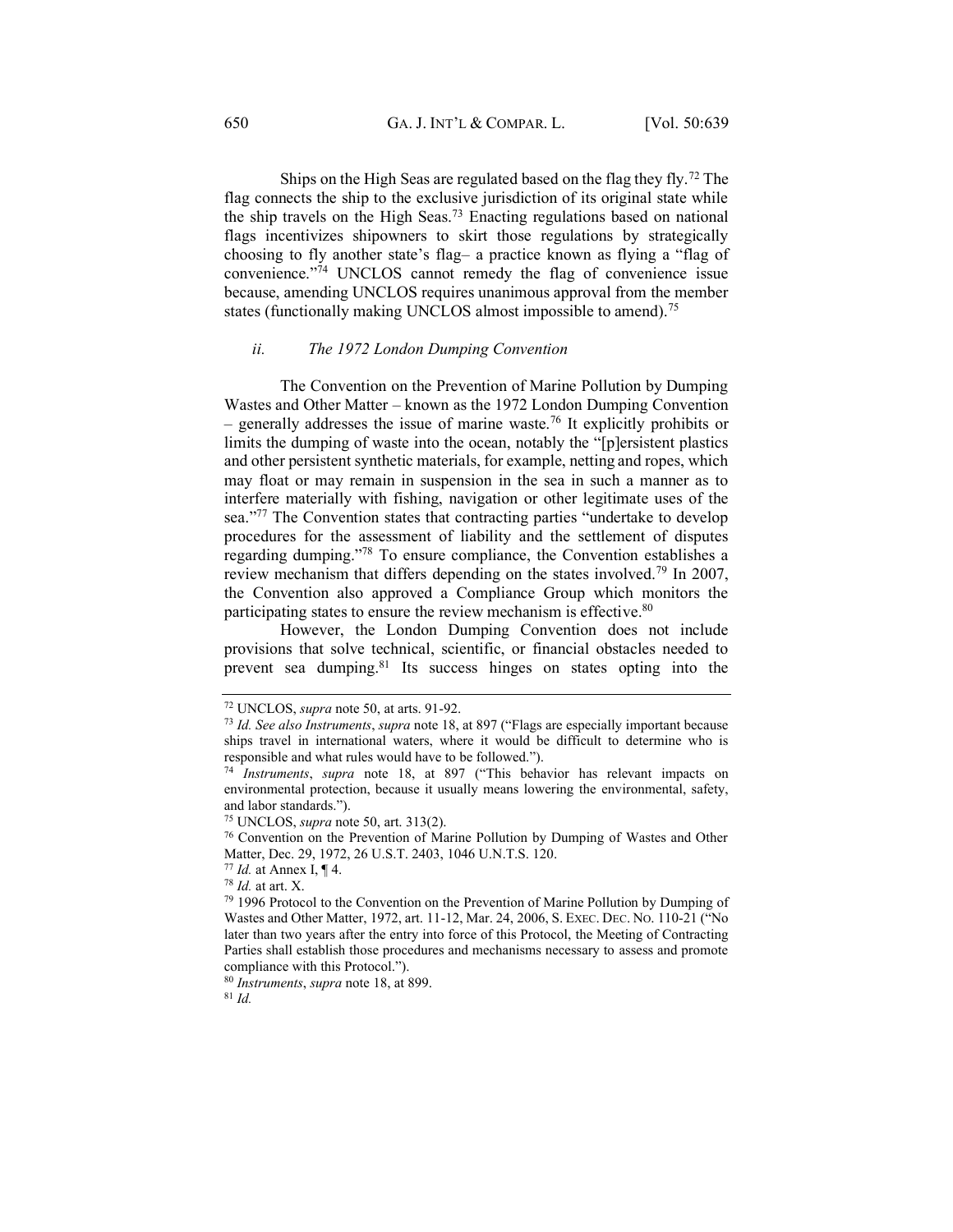Convention, and it currently has eighty-seven contracting parties which is less than half of U.N. recognized countries.<sup>82</sup> Combined with UNCLOS's jurisdiction provisions, ships can still evade regulations outside of a participating state by flying a different flag. Given the new calculation of the proportion of fishing debris that constitutes marine waste, the Convention fails to address loopholes for fisheries and ships, lessening its effect on preventing plastic pollution.

# <span id="page-12-0"></span>*iii. International Convention for the Prevention of Pollution from Ships*

The International Convention for the Prevention of Pollution from Ships (MARPOL) prevents ships from polluting oceans.<sup>83</sup> Annex V specifically prohibits the "disposal into the sea of all plastics, including but not limited to synthetic ropes, synthetic fishing nets, and plastic garbage bags."<sup>84</sup> However, there is no mechanism to implement the prohibitions within MARPOL, and like UNCLOS and the London Dumping Convention, MARPOL only applies to countries that adopt the provisions.<sup>85</sup> This perpetuates the "flag of convenience" issue illustrated in UNCLOS,  $86$  making the terms optional in practice, especially for fisheries.

# <span id="page-12-1"></span>*iv. The Global Programme of Action for the Protection of the Marine Environment from Land-Based Activities (GPA)*

The Global Programme of Action for the Protection of the Marine Environment from Land-Based Activities (GPA) is the "only global intergovernmental mechanism directly addressing the connectivity between terrestrial, freshwater, coastal, and marine ecosystems.<sup>387</sup> The GPA focuses on land-based pollution, mainly marine litter, nutrient, and wastewater

<sup>82</sup> *Ocean Dumping: International Treatise*, EPA, https://www.epa.gov/oceandumping/ocean-dumping-international-treaties (Nov. 15, 2021).<br><sup>83</sup> *The International Convention for the Prevention of Pollution from Ships (MARPOL)*,

AUSTRALIAN GOV'T, DEP'T OF INFRASTRUCTURE, TRANSP., REG'L DEV. AND COMMC'N, https://www.infrastructure.gov.au/maritime/environment/MARPOL.aspx (last visited Feb. 18, 2022).

<sup>84</sup>Australian Treaty Series 1990 No. 34, Annex V [Regulations for the Prevention of Pollution by Garbage from Ships] to the Protocol of 1978 relating to the International Convention for the Prevention of Pollution from Ships of 2 November 1973 [MARPOL Protocol], 1990 No. 34, Reg. 3, 1(a).

<sup>85</sup> *Instruments*, *supra* note 18, at 900.

<sup>&</sup>lt;sup>86</sup> *Id.* at 900-901 ("this means that shipowners often choose to navigate under the flag that has lower regulatory standards or, in this case, is not a party to MARPOL.<sup>\*</sup>).

<sup>87</sup> *Why Does Addressing Land-based Pollution Matter?*, U.N. ENV'T PROGRAMME, https://www.unep.org/explore-topics/oceans-seas/what-wedo/addressing-land-based-pollution/why-does-addressing-land.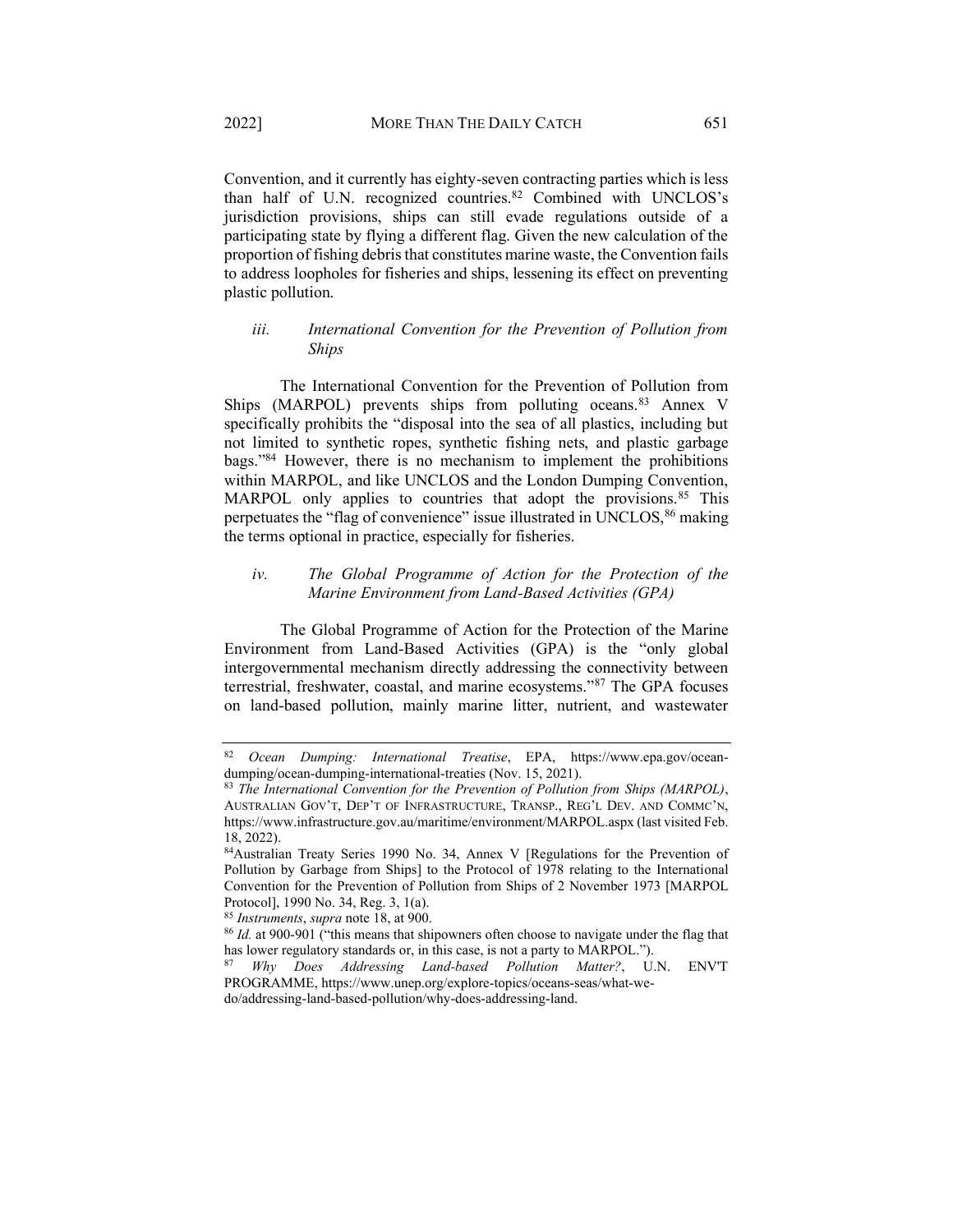pollution, to implement sustainable action to prevent, reduce, control, and eliminate marine degradation from land-based activity.<sup>88</sup> The U.N. Environment Programme (UNEP) is the secretariat of the GPA, and it implements many soft-law programs such as Blue Economy, #CleanSeas, Planet Ocean, Beat the MicroBead, and others.<sup>89</sup>

While states agree that the GPA is an important initiative, it has struggled to gain sufficient state interest to implement its recommendations.<sup>90</sup> It also is non-binding to states, lacks funding and assistance for developing countries, and failed to noticeably improve the issues that the GPA intended to resolve.91 However, the GPA does provide an important role in evaluating plastics and introducing the issue of plastic pollution at high political levels.92

#### <span id="page-13-0"></span>*v. FAO Code of Conduct for Responsible Fisheries*

UNCLOS assigns fishery management to the Food and Agriculture Organization  $(FAO)$ ,  $93$  and the FAO created the Code of Conduct for Responsible Fisheries (The Code).<sup>94</sup> The Code attempts to regulate the fisheries on the High Seas by providing principles and standards for the conservation, management, and development of all fisheries.<sup>95</sup> It does not generally discuss plastic pollution, but it does provide for a management objective to reduce the amount of "pollution, waste, discard, catch by lost or abandoned gear, catch of non-target species, both fish and non-fish species, and impacts on associated or dependent species.<sup>"96</sup> A 2013 study found The Code positively impacted states that adopted it; they saw a decrease in the loss in production index and an increase in the sustainability of their fisheries.<sup>97</sup>

<sup>88</sup> *Id.*

<sup>89</sup> *Enabling Sustainable, Resilient and Inclusive Blue Economies*, UNITED NATIONS ENV'T PROGRAMME, https://www.unep.org/explore-topics/oceans-seas/what-we-do/enablingsustainable-resilient-and-inclusive-blue-economies.

<sup>90</sup> *Instruments*, *supra* note 18, at 914. 91 *Id.*

<sup>92</sup> *Id.* at 915; *see also* United Nations Environment Programme (UNEP), Inputs to the Secretary-General's Report on Marine Debris, Plastics and Microplastics 3, https://www.un.org/depts/los/general\_assembly/contributions\_2016/UNEP\_Contribution to ICP on marine debris.pdf ("the overall natural capital cost of plastics use in the consumer goods sector each year is US\$75 billion—calculated as the negative financial impact of issues such as pollution of the marine environment or air pollution caused by incinerating plastics.").

<sup>&</sup>lt;sup>93</sup> UNCLOS, *supra* note 50, art. 56.<br><sup>94</sup> FOOD AND AGRIC. ORG. OF THE U.N, CODE OF CONDUCT FOR RESPONSIBLE FISHERIES v (1995) [hereinafter CODE].<br> $^{95}$  *Id.* at art. 1.2.

<sup>95</sup> *Id.* at art. 1.2. 96 *Id.* at art. 7.2.2 (g). 97 *Instruments*, *supra* note 18, at 917.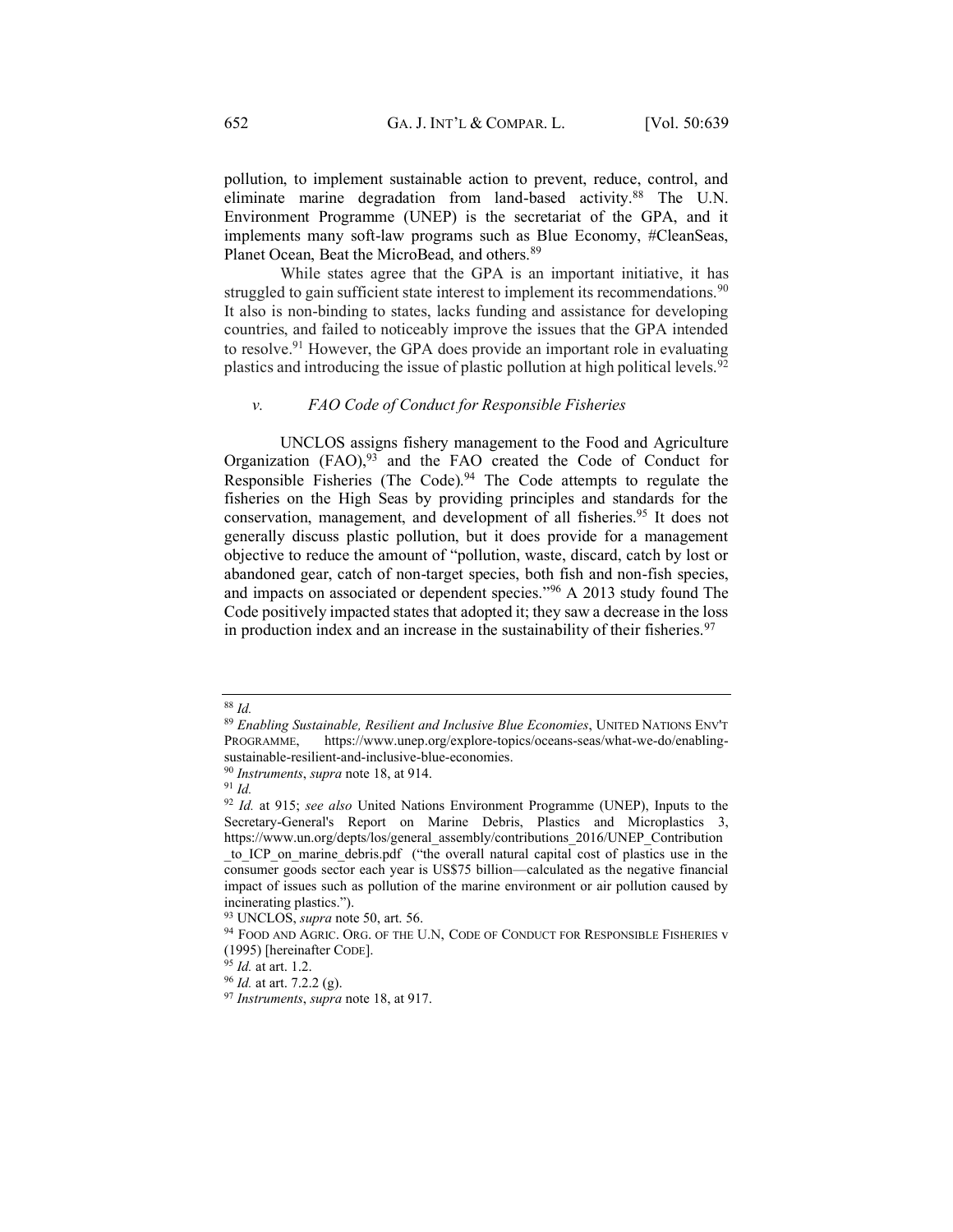However, The Code is completely voluntary, and it exemplifies the problem of the "flag of convenience.<sup>"98</sup> There are also concerns regarding The Code's general efficiency, specifically combating illegal, unreported, and unregulated fishing.<sup>99</sup> There is no administrative coordination between participating states written into The Code, and there is a lack of political will and stamina for participating states.<sup>100</sup>

#### <span id="page-14-0"></span>*vi. Sustainable Development Goals*

In 2000, the U.N. adopted the U.N. Millennium Declaration, a global partnership designed to reduce poverty by 2015 through eight goals .<sup>101</sup> Based on the success of the Millennium Declaration, after 2015 the U.N. pushed for the adoption of seventeen Sustainable Development Goals.102 These goals aimed to eradicat poverty and deprivation, grow economies, protecting the environment, advance peace, and promote good governance.<sup>103</sup> Each SDG introduced specific targets with indicators that evaluate the progress on each goal.104 The goals that most closely relate to plastic pollution of the oceans are Goals 6, 12, and 14.

Goal 6 is to ensure available and sustainable "management of water and sanitation for all.<sup>"105</sup> This goal relates mostly to drinking water, but it also relates to the oceans because pollution in rivers flows into the ocean.106 Target  $6.3$  hopes to improve "water quality by reducing pollution, eliminating dumping and minimizing release of hazardous chemicals and materials.<sup>"107</sup> The U.N. measures this target by looking at the proportion of wastewater safely treated to unsafely treated and the proportion of water with good ambient water quality to poor ambient water quality in a given area.<sup>108</sup> According to the Progress and Info Section, billions of people still lack access

<sup>103</sup> *Id.* 

<sup>98</sup> CODE, *supra* note 94, at art. 1.1. 99 *Instruments*, *supra* note 18, at 917. 100 *Id.*

<sup>&</sup>lt;sup>101</sup> G.A. Res. 55/2, (Sept. 18, 2000). *See also, Instruments, supra* note 18, at 918 ("Those eight goals are: '(i) eradicate extreme poverty and hunger; (ii) achieve universal primary education; (iii) promote gender equality and empower women; (iv) reduce child mortality; (v) improve maternal health; (vi) combat HIV/AIDS, malaria and other diseases; (vii) ensure environmental sustainability; and (viii) develop a global partnership for development."").

<sup>102</sup>*Sustainable Development Goals (SDGs)*, JEFFREY SACHS CTR. ON SUSTAINABLE DEV., http://jeffreysachs.center/sdg.

<sup>104</sup> *Sustainable Development Goals*, U.N SUSTAINABLE DEV. GOALS KNOWLEDGE PLATFORM, https://sustainabledevelopment.un.org/?menu=1300 (last visited Apr. 4, 2022). 105 *Sustainable Development Goals 6*, U.N SUSTAINABLE DEV. GOALS KNOWLEDGE PLATFORM, https://sdgs.un.org/goals/goal6 (last visited Apr. 4, 2022). 106 *Id.* 

<sup>107</sup> *Id.*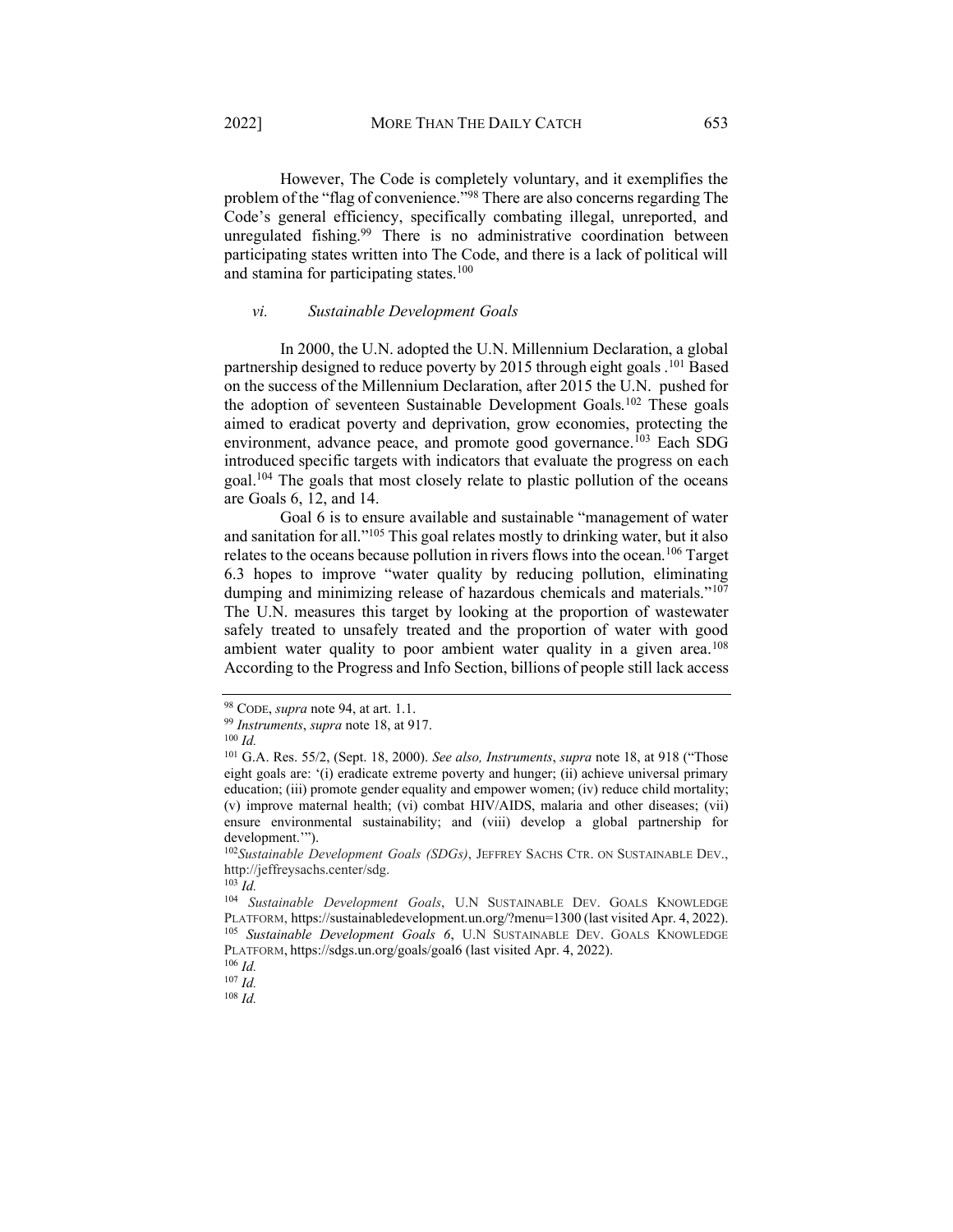to safely managed water and sanitation services at home, and while the funding for this goal increased by 6% in 2018, the funding decreased by 9% the following year.109 Countries noted a 61% funding gap between what is needed to achieve national drinking water and sanitation targets and available funding.<sup>110</sup>

Goal 12 ensures "sustainable consumption and production patterns. $111$  Target 12.5 aims to "substantially reduce waste generation through prevention, reduction, recycling and reuse" by  $2030$ , and Target 12 measures success by the national recycling rates and tons of material recycled.112 If countries prevented more plastic from entering into the market through reducing, recycling, or reusing plastics, then less plastic would pollute our oceans every year.

Goal 12 continues to work towards reducing plastic waste through Target 12.6, which "[e]ncourage[s] companies, especially large and transnational companies, to adopt sustainable practices and to integrate sustainability information into their reporting cycle.<sup> $113$ </sup> This goal measures success through the number of companies publishing sustainability reports.<sup>114</sup> The hope is that publishing these reports will force companies to become more sustainable, and increase the number of large companies that go green.<sup>115</sup>

Target 12.8 focuses on ensuring that "people everywhere have the relevant information and awareness for sustainable development and lifestyle harmony with nature.<sup>"116</sup> The U.N. measures the success of this Target to the "[e]xtent to which (i) global citizenship education and (ii) education for sustainable development (including climate change education) are mainstreamed in (a) national education policies; (b) curricula; (c) teacher education; and (d) student assessment." $117$ <sup>7</sup>

Even with Goal 12 outlined and with many corporations taking positive steps toward a sustainable future reducing plastic use and reusing their plastics, the global domestic material consumption per capita rose by 7% from 2010 to 2017, "with increases in all regions except Northern American and Africa. However, domestic material consumption per capita in Europe

<sup>109</sup> *Id.*

<sup>110</sup> *Id.*

<sup>111</sup> *Sustainable Development Goals 12*, U.N. SUSTAINABLE DEV. GOALS KNOWLEDGE PLATFORM, https://sdgs.un.org/goals/goal12 (last visited Apr. 4, 2022). 112 *Id.*

<sup>113</sup> *Id.*

<sup>114</sup> *Id.*

<sup>115</sup> Rinkesh Kukreja, *17 Top Companies that are Going Green in 2020*, CONSERVE ENERGY FUTURE, https://www.conserve-energy-future.com/top-companies-that-are-goinggreen.php (last visited Apr. 4, 2022).

<sup>116</sup> *Sustainable Development Goals 12*, *supra* note 111. 117 *Id.*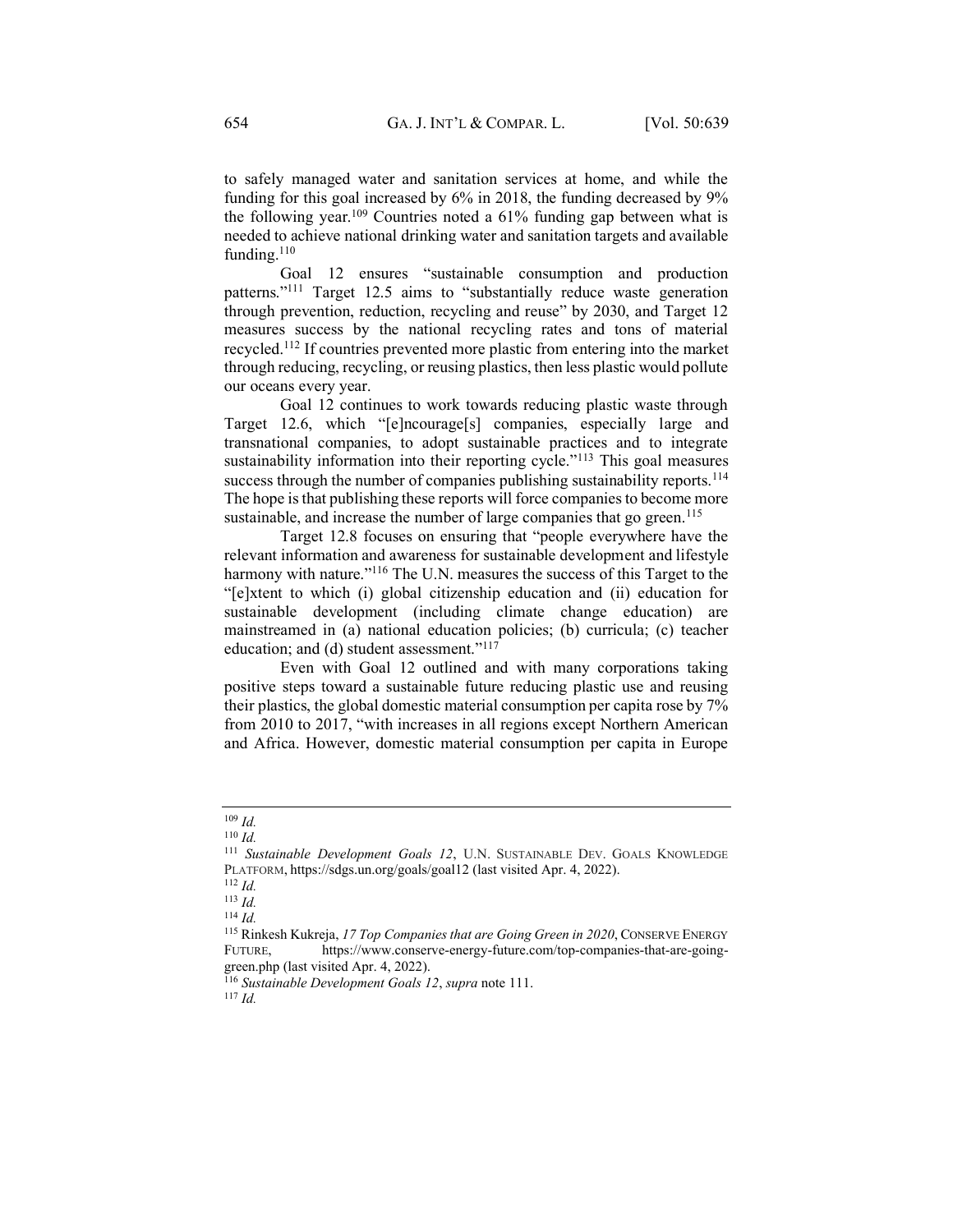and Northern America is still forty percent higher than the global average."<sup>118</sup>.<sup>119</sup>

Goal 12 achieved some success. 79 countries and the European Union ³reported on at least one national polic\ instrument that contributed to sustainable consumption and production in their efforts towards the implementation of the 10-year Framework of Programmes on Sustainable Consumption and Production Patterns."<sup>120</sup> Also, the Montreal Protocol on Substances that Deplete the Ozone Layer was ratified by 198 states, and the Protocol projects "to return to 1980 values in the 2030s for norther hemisphere mid-latitude ozone."<sup>121</sup>

Goal 14 addresses the need to "conserve and sustainably use the oceans, seas and marine resources for sustainable development."<sup>122</sup> While the whole goal relates to plastic pollution of the oceans, only Targets 14.1, 14.4, 14.6, 14.B, and 14.C impact the amount of plastics pollution in the ocean.<sup>123</sup>

Target 14.1 attempts to "prevent and significantly reduce marine pollution of all kinds, in particular from land-based activities, including marine debris and nutrient pollution" by 2025.<sup>124</sup> The UN measures the success of this Target through the Index of Coastal Eutrophication and floating plastic debris density.125 Target 14.1 helps reduce the amount of microplastics in the ocean because it focuses on land-based activity, and because eight million tons of plastic end up in the ocean from land based activity each year.126 Target 14.A shows the need for more accurate data and information regarding plastic by increasing "scientific knowledge, develop[ing] research capacity and transfer[ring] marine technology.<sup> $127$ </sup> By combining Targets 14.1 and 14.A, the U.N. allows for a more comprehensive view of the types of plastic in the ocean, where plastics come from, and how to stop plastic waste.

The goal of Target 14.4 is to "effectively regulate harvesting and end overfishing, illegal, unreported and unregulated fishing and destructive fishing practices and implement science-based management plans" by 2020.128 Its success is measured by examining the proportion of fish stocks

<sup>118</sup> *Id.*

<sup>119</sup> *Id.*

<sup>120</sup> *Id.*

<sup>121</sup> *Id.*

<sup>122</sup> *Sustainable Development Goals 14*, U.N. SUSTAINABLE DEV. GOALS KNOWLEDGE PLATFORM, https://sdgs.un.org/goals/goal14 (last visited Apr. 4, 2022).

<sup>123</sup> *Id.*

<sup>124</sup> *Id.*

<sup>&</sup>lt;sup>125</sup> *Id.* (defining the Index of Coastal Eutrophication and floating plastic debris density as the comparison of nutrients in the coast to plastic in the coast as measured through particles/Km2).

<sup>126</sup> Ritchie & Roser, *supra* note 21.

<sup>127</sup> *Sustainable Development Goals 14*, *supra* note 122.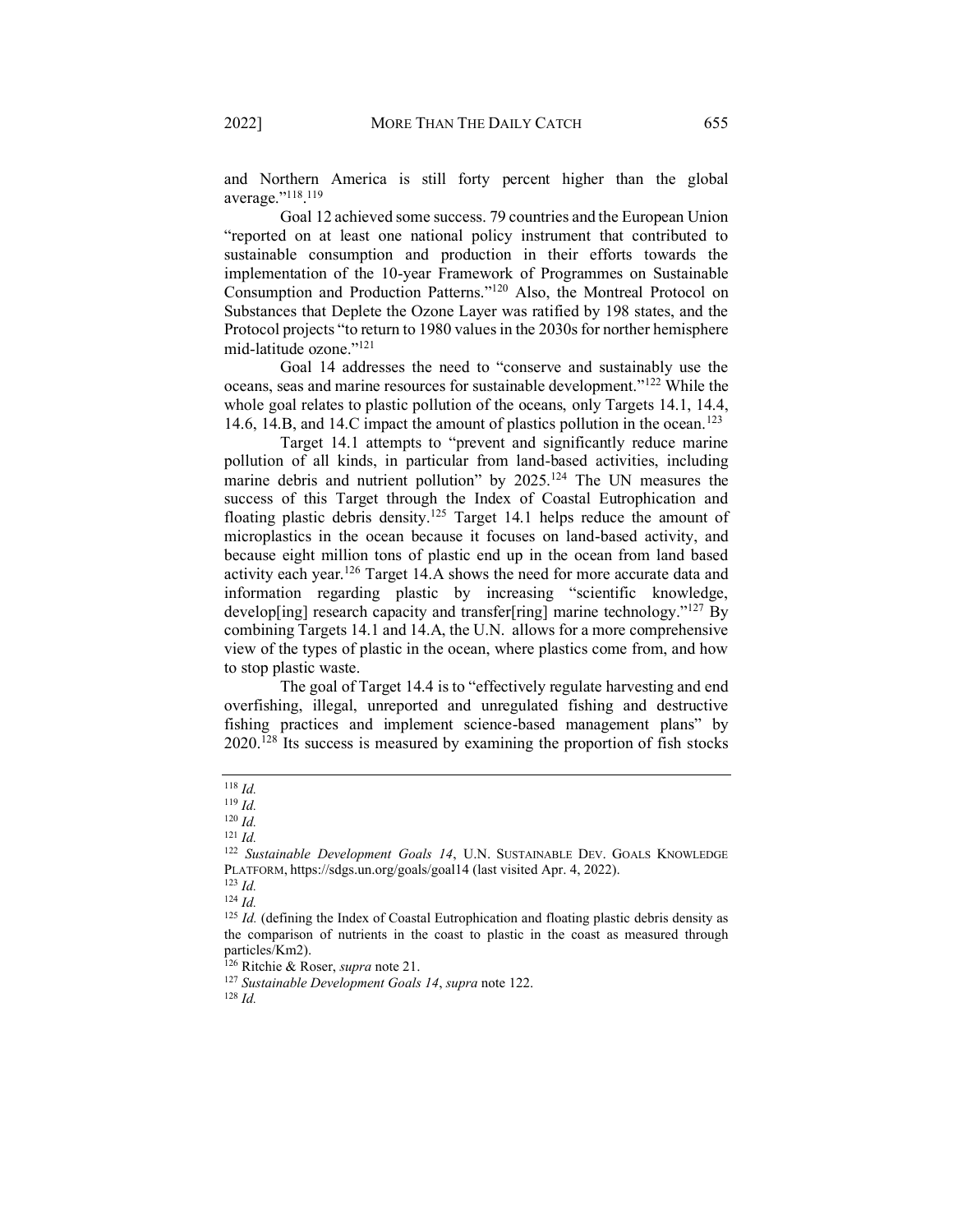within biologically sustainable levels.<sup>129</sup> This Target addresses illegal and unregulated fishing, and while it does not discuss plastic or marine debris from fisheries, abandoned fishing nets account for forty-six percent of the total tonnage of marine debris.130 Therefore, the Target of ending illegal, unreported, and unregulated fishing will effectively reduce the amount of plastic in the ocean, but the indicator is not an effective measure of success because it does not take into account unregulated fishing.

Similarly, Target 14.6 attempts to "prohibit certain forms of fishery subsidies which contribute to overcapacity and overfishing, eliminate subsidies that contribute to illegal, unreported and unregulated fishing and refrain from introducing new such subsidies" by  $2020$ .<sup>131</sup> This Target was measured by the "progress by countries in the degree of implementation of international instruments aiming to combat illegal, unreported and unregulated fishing."<sup>132</sup> This Target similarly addresses the plastic marine debris as Target 14.4 because "ghost gear" constitutes a large portion of the plastic marine debris.<sup>133</sup>

Target 14.B intends to "provide access for small-scale artisanal fishers to marine resources and markets. $134$  The target measures success by the "[p]rogress by countries in the degree of application of a legal/regulatory/policy/institutional framework which recognizes and protects access rights for small-scale fisheries.<sup>"135</sup> Small-scale fisheries provide a "critical source of employment, livelihood, food and nutrition for millions of coastal families and communities."<sup>136</sup> Small-scale fishermen utilize different fishing strategies than their larger counterparts because they operate on a limited radius from the home harbors, alternate zones so as not to deplete the local stock of fish, and use selective fishing gear to target various seasonal species.<sup>137</sup> This helps to rebuild the fishing resources, and small-scale fisheries have more incentive to keep their equipment because they are directly responsible for the cost of the equipment.<sup>138</sup>

Lastly, Target 14.C looks to "[e]nhance the conservation and sustainable use of oceans and their resources by implementing international

<sup>129</sup> *Id.*

<sup>&</sup>lt;sup>130</sup> Gould, *supra* note 38.<br><sup>131</sup> *Sustainable Development Goals 14*, *supra* note 122.

<sup>&</sup>lt;sup>132</sup> *Id.* **133** Gould, *supra* note 38.

<sup>&</sup>lt;sup>134</sup> Sustainable Development Goals 14, *supra* note 122.

<sup>136</sup> *Sustainable Small-Scale Fisheries*, FOOD AND AGRIC. ORG. OF THE U.N., http://www.fao.org/policy-support/policy-themes/sustainable-small-scale-

fisheries/en/#:~:text=Capture%20fisheries%20support%20the%20livelihoods,fish%20wo rkers%20and%20their%20communities (last visited Apr. 4, 2022).

<sup>137</sup> *Sustainable Small Scale Fisheries*, MEDPAN, http://medpan.org/marine-protectedareas/themes-2/sustainable-fishing/ (last visited Apr. 4, 2022). 138 *Id.*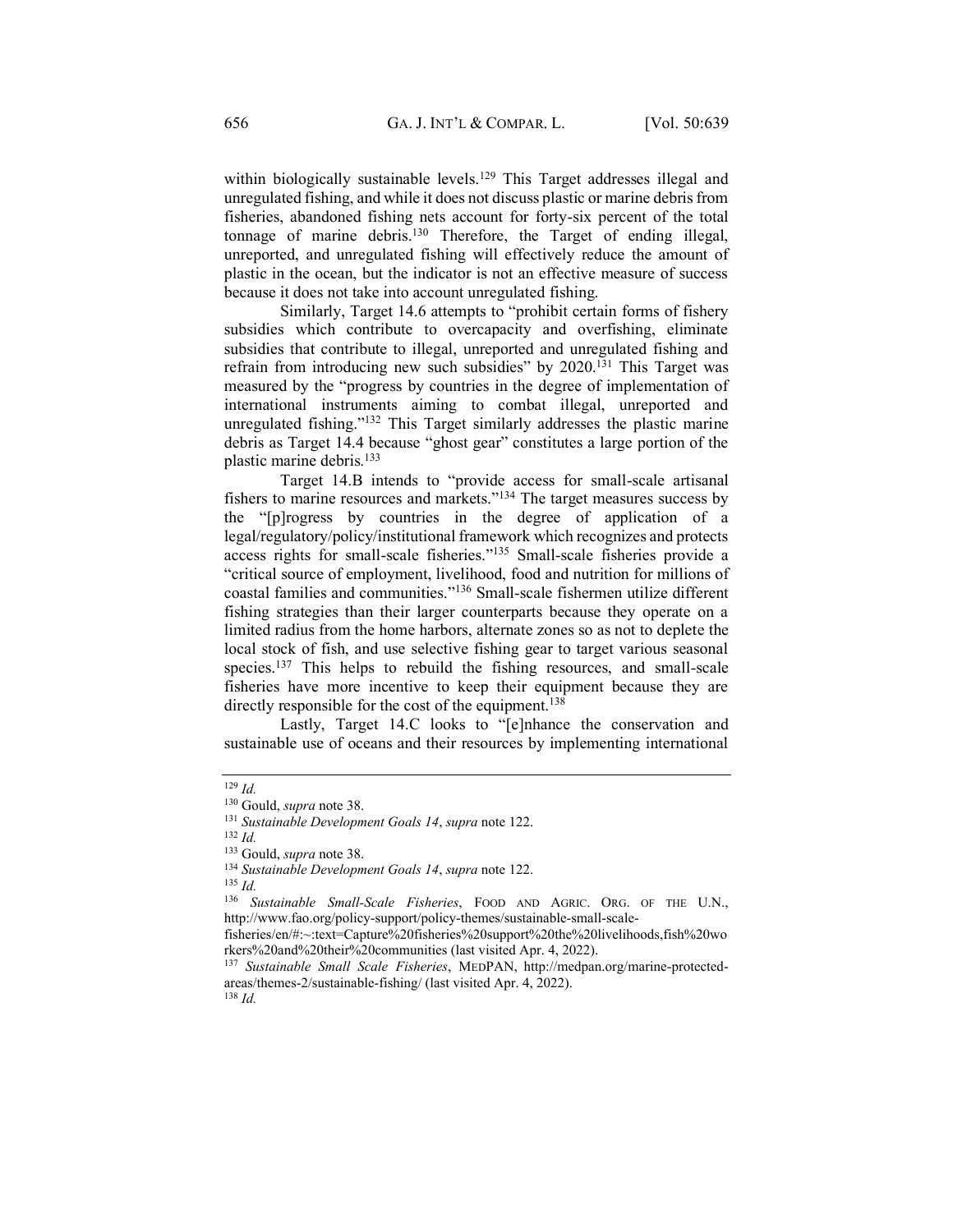law as reflected in UNCLOS, which provides the legal framework for the conservation and sustainable use of oceans and their resources."<sup>139</sup> The U.N. analyzes the "[n]umber of countries making progress in ratifying, accepting and implementing through legal, policy and institutional frameworks, oceanrelated instruments that implement international law, as reflected in the United Nation Convention on the Law of the Sea, for the conservation and sustainable use of the oceans and their resources."<sup>140</sup> Even though there is no fixed way to measure Target 14.C's implementation, the hope of strengthening UNCLOS illustrates the effectiveness of international instruments in regulating the high seas because it illustrates the UN's belief in the effectiveness of these instruments.141

Goal 14 achieved mixed success since its implementation in 2015.<sup>142</sup> The sustainability of global fishery resources continues to decline, though at a reduced rate.143 Also, 66 parties joined the Agreement on Port State Measures to Prevent, Deter and Eliminate Illegal, Unreported and Unregulated Fishing, and almost 70% of the countries scored high on the implementation of the Agreement.144 However, the current efforts to protect key marine environments and small-scale fisheries and to invest in ocean science are not meeting the U.N.'s Goals.<sup>145</sup> The main hurdle is that the implemented indicators do not measure the plastic pollution in the ocean directly, and they do not measure the "ghost gear" abandoned by fisheries. Also, the Sustainable Development Goals are non-binding upon UN Member States, and there are mixed results on meeting the Goals.<sup>146</sup> However, there is positive movement based on these Goals, specifically with many large companies implementing green initiatives.147

<span id="page-18-0"></span>*E. The Tragedy of the Commons*

<sup>139</sup> *Sustainable Development Goals 14*, *supra* note 122.

<sup>&</sup>lt;sup>140</sup> *Id. Instruments, supra* note 18, at 921.

<sup>&</sup>lt;sup>142</sup> Sustainable Development Goals 14, supra note 122.

<sup>&</sup>lt;sup>143</sup> *Id.* ("The sustainability of global fishery resources continues to decline . . . with the proportion of fish stocks within biologically sustainable levels at 65.8 per cent in 2017, down from 90 per cent in 1974 and 0.8 percentage point lower than 2015 levels.´).

<sup>144</sup> *Id.* (defining the Agreement on Port State Measures to Prevent, Deter and Eliminate Illegal, Unreported and Unregulated Fishing as "the first binding international agreement that specifically targets illegal, unreported and unregulated fishing."). <sup>145</sup> *Id.*

<sup>147</sup> *See e.g., Environmental Sustainability,* DISNEY, https://impact.disney.com/environment/environmental-sustainability/ (last visited Apr. 4, 2022); *UN Sustainable Development Goals Index*, FORD, https://corporate.ford.com/microsites/integrated-sustainability-and-financial-report-2021/files/ir21-unsdg.pdf (last visited Apr. 4, 2022).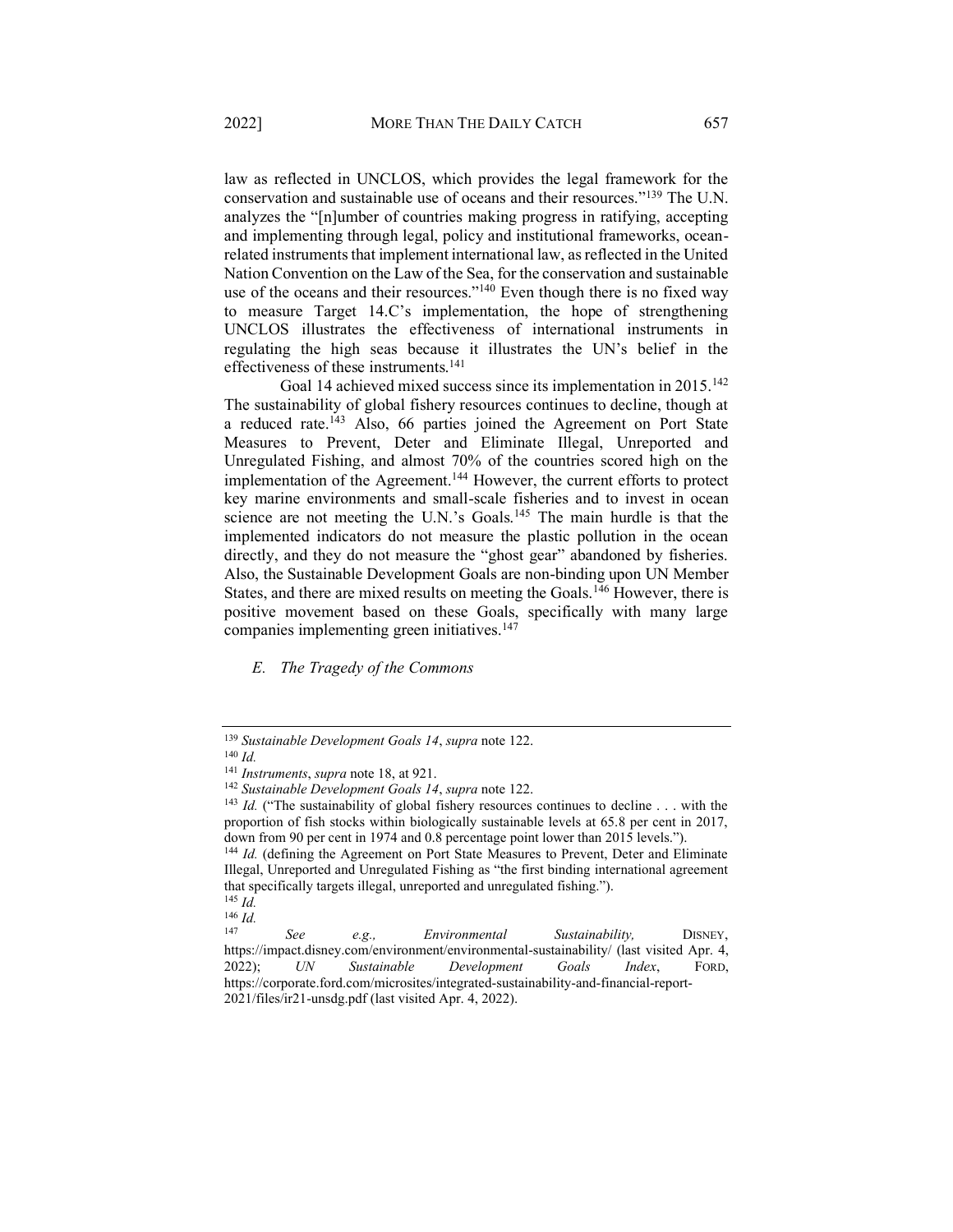The Great Pacific Garbage Patch presents a tragedy of the commons.148 The tragedy of the commons emerges from an absence of property rights and open access to resources. No defined property rights incentivizes individuals acting independently to maximize their value gained and deplete the resource before another party does.<sup>149</sup> The tragedy of the commons reappears in the context of pollution by reversing the analysis.<sup>150</sup> Under the presumption that people act as independent, rational freeenterprisers, "[t]he rational man finds that his share of the cost of the wastes he discharges into the commons is less than the cost of purifying his wastes before releasing them. Since this is true for everyone, we are locked into a system of 'fouling our own nest."<sup>151</sup>

 The creation of property rights over the open access to resources diverts the tragedy of the commons.<sup>152</sup> Unlike land which invites the creation of property rights because of the surety of ownership or the concept of first

The tragedy of the commons develops in this way. Picture a pasture open to all. It is to be expected that each herdsman will try to keep as many cattle as possible on the commons. . . . As a rational being, each herdsman seeks to maximize his gain. Explicitly or implicitly, more or less consciously, he asks, "What is the utility to me of adding one more animal to my herd?" This utility has one negative and one positive component. 1) The positive component is a function of the increment of one animal. Since the herdsman receives all the proceeds from the sale of the additional animal, the positive utility is nearly  $+1$ . 2) The negative component is a function of the additional overgrazing created by one more animal. Since, however, the effects of overgrazing are shared by all the herdsmen, the negative utility for any particular decision making herdsman is only a fraction of -1. Adding together the component partial utilities, the rational herdsman concludes that the only sensible course for him to pursue is to add another animal to his herd. And another; and another . . . . But this is the conclusion reached by each and every rational herdsman sharing a commons. Therein is the tragedy. Each man is locked into a system that compels him to increase his herd without limit--in a world that is limited. Ruin is the destination toward which all men rush, each pursuing his own best interest in a society that believes in the freedom of the commons. Freedom in a commons brings ruin to all.

Garrett Hardin, *The Tragedy of the Commons*, 162 Science 1243, 1244 (Dec. 1968). <sup>150</sup> *Id.* at 1245 ("Here it is not a question of taking something out of the commons, but of putting something in."). <sup>151</sup> *Id.*

<sup>148</sup> *Instruments*, *supra* note 18, at 937.

<sup>&</sup>lt;sup>149</sup> Garrett Hardin illustrates the tragedy of the commons as follows: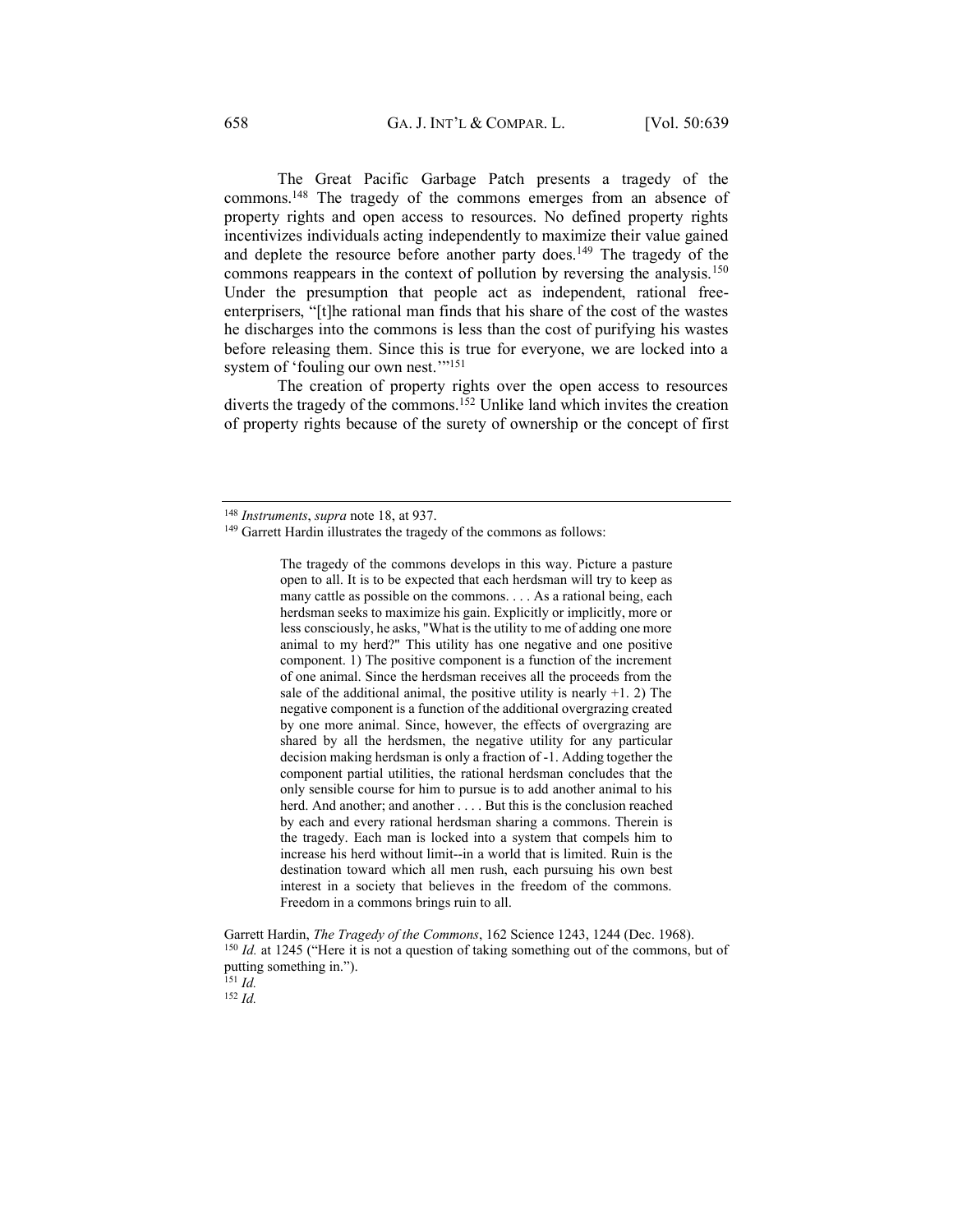mover advantage,<sup>153</sup> ocean water is not easily fenced or controlled.<sup>154</sup> Therefore, the tragedy of the commons created by pollution requires different preventative measures.155

 Applying the tragedy of the commons to the Great Pacific Garbage Patch illustrates the need for an international law, regime, or device that makes the dumping of single use plastics and fishing gear into the ocean more expensive than properly managing the plastic waste.<sup>156</sup> The plastic pollution in the GPGP is a negative externality.<sup>157</sup> An externality is a "situation[] where the activities of one (or more than one) economic agent(s) have consequences on the economic well-being of other agents, without any kind of exchange or transaction occurring between them."<sup>158</sup> Fisheries and plastic packaging producers dumping the marine debris into the GPGP creates a negative externality with no proper sanctions in place, making the interaction inefficient.<sup>159</sup>

 To analyze the negative externality of the GPGP, the traditional starting point is applying the Coase Theorem.<sup>160</sup> Assuming that the parties participating in the transaction are rational actors, the Coase Theorem states that what appears as a conflict between parties is really the independent interests of the two parties coming into conflict, and the parties will generally bargain to achieve an efficient result.<sup>161</sup> To achieve an efficient result, a property right should be given to the party that experiences higher damages to balance the parties interests.162

 The issue of applying the Coase Theorem to the GPGP is that there is no single party that the fisheries and packaging producers could bargain with to achieve an efficient transaction.<sup>163</sup> As previously noted, a large amount of harm stems from the plastic in the ocean and impacts marine health and human

<sup>&</sup>lt;sup>153</sup> *Instruments*, *supra* note 18, at 937 ("[P]rivate ownership is simply established by the person who takes first access. The first mover advantage will in practice lead to a race whereby all try to harvest as much as possible, and as quickly as possible, from the resource in order to prevent others from getting there first.´).

<sup>154</sup> Hardin, *supra* note 149, at 1245. 155 *Id.* 

<sup>156</sup> *Id. See also Instruments*, *supra* note 18, at 937.

<sup>157</sup> *Instruments*, *supra* note 18, at 937.

<sup>158</sup> Laura Centemeri, *Environmental Damage as Negative Externality: Uncertainty, Moral Complexity and the Limits of the Market*, 05 AS FUNDAÇÕES INSTITUCIONAIS DA ECONOMIA 21 (2005) (qualifying a negative externality as the actions of agents that have indirect consequences that decrease well-being.).

<sup>159</sup> *Id.* at 23. 160 *Instruments*, *supra* note 18, at 938.

<sup>161</sup> *See generally* Ronald H. Coase, *The Problem of Social Cost*, 3 J. OF L.&ECON. 1 (1960). <sup>162</sup> *Id.* 

<sup>163</sup> Sandrine Maljean-Dubois & Benoit Mayer, *Liability and Compensation for Marine Plastic Pollution: Conceptual Issues and Possible Ways Forward*, 114 AJIL UNBOUND 206, 208 (2008) ("it is also far from obvious who should receive compensation for marine plastic pollution.´).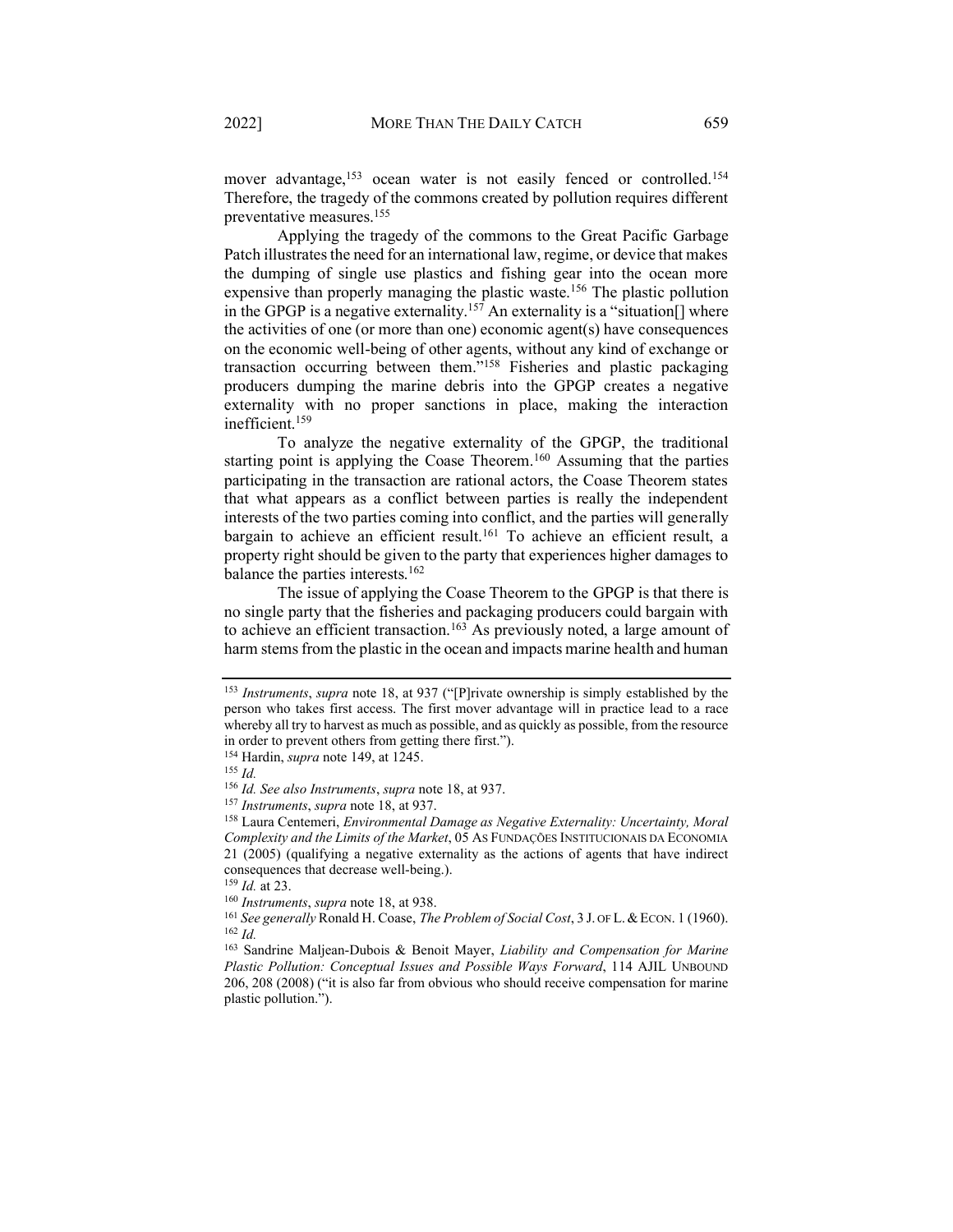health.164 Marine life is not a party that can bargain for itself, and the ecological damage does not easily amount to a specific direct harm because the harm is global and diffuse.165 Because the harm incurred by plastic marine debris is experienced on a global scale, the transaction costs<sup>166</sup> that the fisheries and packaging producers must incur to bargain with all possibly injured parties create an insufficient transaction.<sup>167</sup> With no clearly identifiable victims to bargain with the polluters and the corporations that pollute the oceans, the Coase Theorem fails to find a solution.<sup>168</sup>

#### <span id="page-21-0"></span>*F. Policy Approaches to Overcome The Tragedy of the Commons*

States have long recognized the need to develop national and international laws to attach liability and provide compensation for the environmental harm to the marine environment.<sup>169</sup> The possible range of policy approaches to create liability for environmental harms to marine life and overcome the tragedy of the commons are the Five P's: prescriptive regulation, property rights, penalties, payments, and persuasion.<sup>170</sup>

#### <span id="page-21-1"></span>*G. Prescriptive Regulation*

 Prescriptive regulation is a common way to internalize externalities by mandating certain party behavior.<sup>171</sup> Prescriptive regulation efficiently mandates uniform compliance, and it is a common practice at all levels of environmental governance.<sup>172</sup> A notable example is the U.S. Clean Water Act's requirements for controlling discharges of water pollutants from

<sup>&</sup>lt;sup>164</sup> *Id.* ("the impact of marine plastic pollution appears far more diffuse, affecting coastal states but also landlocked ones where people rely upon the ocean as a food source."). <sup>165</sup> *Id.*

<sup>&</sup>lt;sup>166</sup> Transaction costs are defined as "the costs of identifying potential trading partners, negotiating contracts, monitoring for compliance and so forth." Timothy B. Lee, *The Coase Theorem is Widely Cited in Economics. Ronald Coase Hated It.,* THE WASH. POST (Sept. 4, 2013).

<sup>&</sup>lt;sup>167</sup> *Instruments*, *supra* note 18, at 938 (concluding that the Great Pacific Garbage Patch "is also increasing. This indicates that the transaction costs are apparently not low enough to allow bargaining. This is natural in an international scenario, with so many countries, organizations, and other actors, which may inhibit efficient bargaining.´). <sup>168</sup> *Id.* at 939.

<sup>169</sup> Maljean-Dubois & Mayer, *supra* note 163.

<sup>170</sup> James Salzman, *Teaching Policy Instrument Choice in Environmental Law: The Five P*'s, 23 DUKE ENV'T L. & POL'Y F. 363-376 (2013).<br><sup>171</sup> Id. at 364.

<sup>&</sup>lt;sup>172</sup> *Id.* at 365 (concluding that prescriptive regulation "prevent[s] problems of hold-outs, free riders, and collective action. If implemented across a broad geographic area, it can also prevent a 'race to the bottom,' in which regulated parties seek jurisdictions with less stringent requirements.").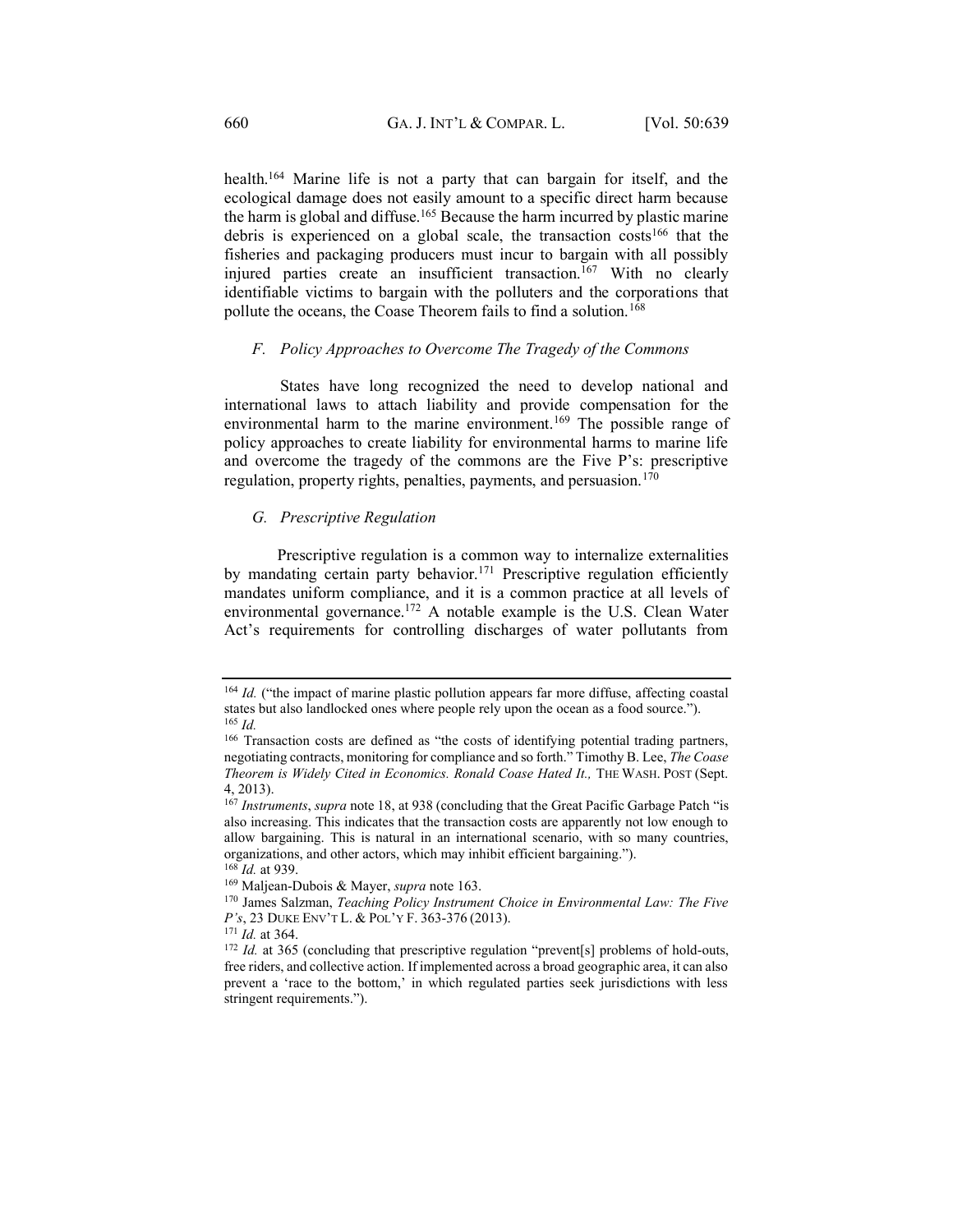buildings and facilities on waterways.<sup>173</sup> Prescriptive regulations can increase efficiency and productivity, resulting in process and design innovations that help a company become more competitive.<sup>174</sup> This theory is also based on the assumptions that regulators will set the correct regulation standard and can monitor compliance.<sup>175</sup>

 While prescriptive regulation is common, it is often criticized for being "inefficient and unwieldy. $176$  Critics often argue that it does not incentivize companies to find more efficient solutions to waste output once the regulated party satisfies the law.177

# <span id="page-22-0"></span>*H. Property Rights*

 Creating property rights by privatizing the resource allows the owner to exclude others from using the property.178 By privatizing the resource, the owner is now incentivized to use the resource in a more sustainable way, so it remains productive long into the future.<sup>179</sup> This approach has lower administrative costs when compared to prescriptive regulation because the government creates the property rights and initially allocates them, and then steps back and unleashes rational actors' self-interest to protect the environment.<sup>180</sup> But this method too, is imperfect.

Critics of "Free Market Environmentalism" note that many environmental resources are difficult to commodify.<sup>181</sup> Also, private-property owners typically only value monetarily lucrative property uses, so privatization might not lead to the most environmentally or socially beneficial land use.<sup>182</sup> To ensure that the land furthers an important public goals, the government may need to intervene and restrict the use of land, which would require the government to compensate the property owner for the loss of

<sup>173</sup> 33 U.S.C. § 1316.

<sup>174</sup> Salzman, *supra* note 170, at 365.

<sup>175</sup> *Id.*

<sup>176</sup> *Id.* 

<sup>&</sup>lt;sup>177</sup> *Id.* ("So long as the regulations require use of Filter X, we've bought Filter X, and it's working properly,' a plant manager might reason, 'there's no need to go further."").  $^{178}$  *Id.* at 366.

<sup>&</sup>lt;sup>179</sup> *Id.* ("In financial terms, to maximize profits you will safeguard your asset over the longer term. The same should be true whether the property rights are vested in individuals or in communities.´).

<sup>180</sup> Salzman, *supra* note 170 at 367. 181 *Id.* at 368. 182 *Id.*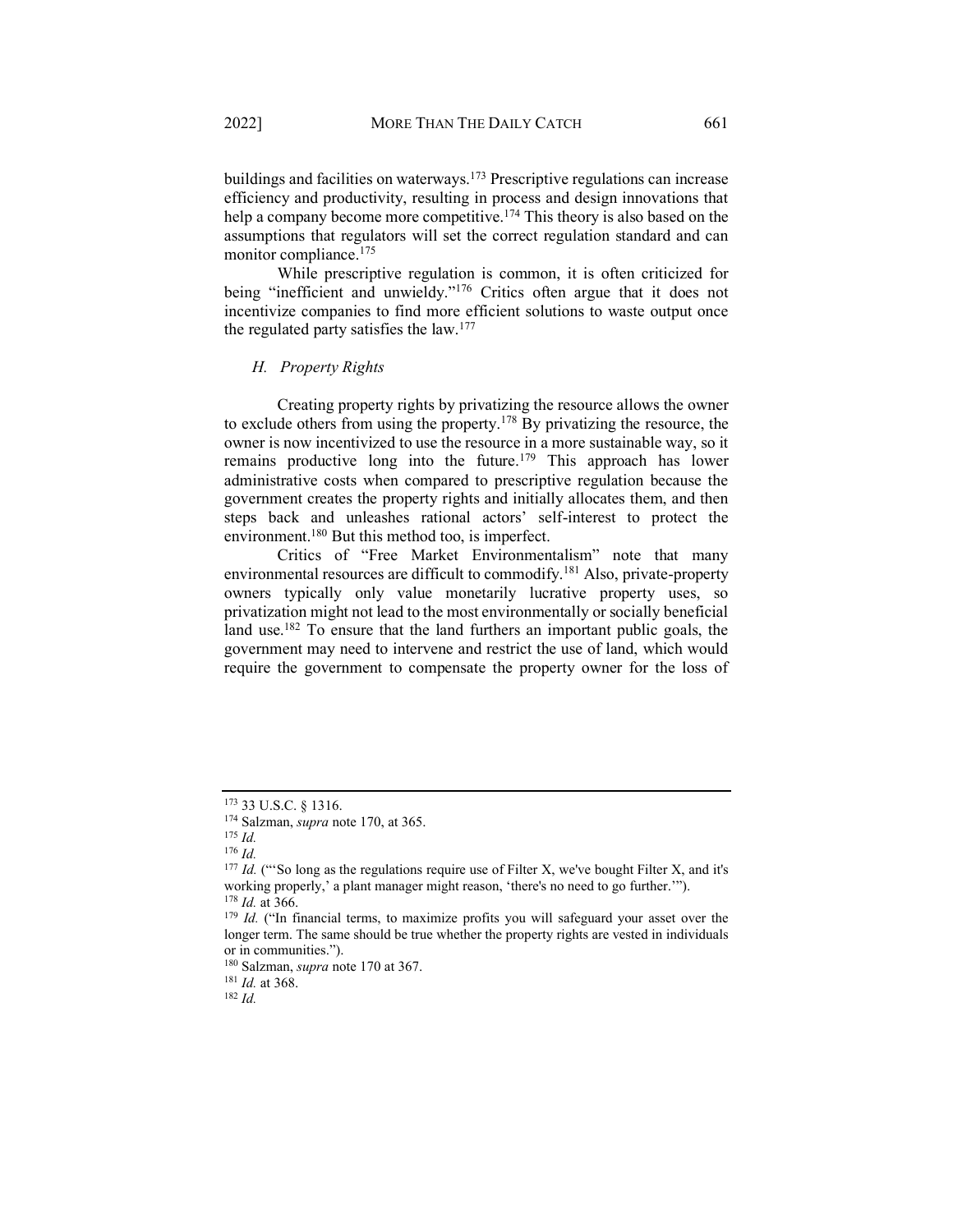property value.183 Privatization also introduces the issue of how to properly distribute the property in the first place.<sup>184</sup>

# *i. Tradable Permits*

<span id="page-23-0"></span>Prescriptive regulations can combine with property rights through using tradable permits in environmental markets.<sup>185</sup> The property rights are created for using the resource, and trading these permits makes prescriptive regulations more efficient.186 These are specifically useful in the pollution realm because it internalizes the externalities of pollution by charging for the act of polluting.187 However, the government must implement a smoothly functioning market in place for trade permits to work, and it allows for less government control over where the harmful activity will be concentrated.188

#### <span id="page-23-1"></span>*I. Financial Penalties*

 By implementing financial penalties for polluting and waste activities, the polluter is now forced to bear the cost of their activities.189 This theoretically incentivizes the actor to regulate their own behavior according to the value of the polluting activities.<sup>190</sup> Financial penalties, like carbon taxes, also offer some flexibility depending on the government's goal in the penalty.191 Financial penalties include charges, taxes, or civil liabilities.192

 Unfortunately, the success of financial penalties lies on correctly evaluating the negative externalities and applying this evaluation to the action of each party.193 Because there is no market for clean ocean water, the value of preventing plastic from entering the ocean can only be estimated. Financial

<sup>183</sup> *Id.*

<sup>&</sup>lt;sup>184</sup> *Id.* ("Any allocation mechanism will tend to favor some groups at the expense of others. Inevitably, who should be favored comes down to a contentious political decision, with winners and losers.").

<sup>&</sup>lt;sup>185</sup> *Id.* at 369.<br><sup>186</sup> Salzman, *supra* note 170 ("The government decides how much of a harmful activity to permit, . . . awards private rights to engage in the activity up to the regulatory cap, and then permits those rights to be traded.´).

 $187$  *Id.* 

<sup>188</sup> *Id.* at 370.

 $\frac{189 \text{ }\overline{1d}}{190 \text{ }\text{Id.}}$  at 370-371.

<sup>&</sup>lt;sup>191</sup> Salzman, *supra* note 170, at 371 (noting that the penalty can be applied to different and specific activities and shifted up or down depending upon the desired level of polluting activity).<br> $192$  *Id.* at 370.

<sup>&</sup>lt;sup>193</sup> *Id.* at 371 ("Markets are efficient when the prices for goods accurately reflect their full environmental and social cost. A key aspect in internalizing externalities, then, is valuation.").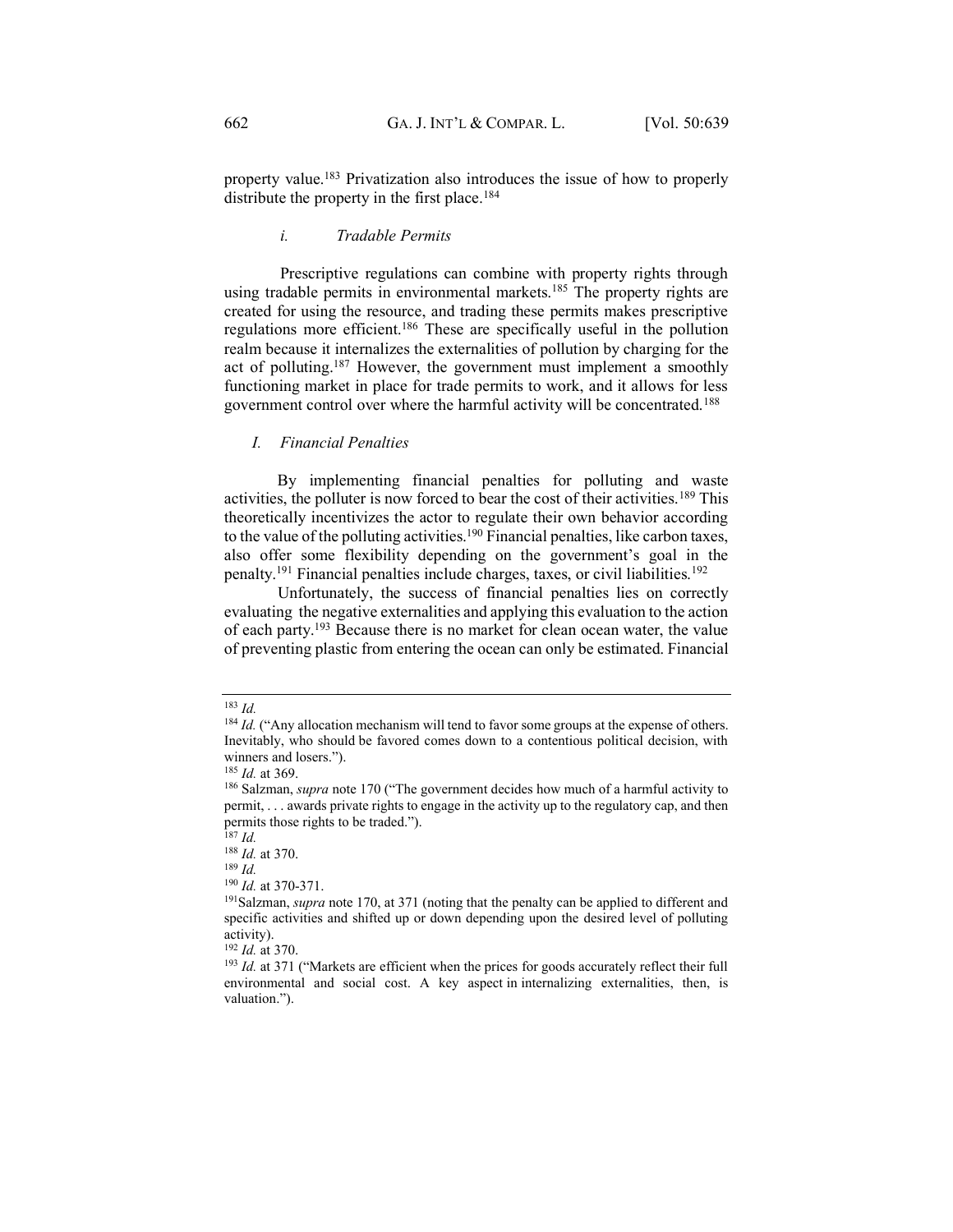punishments are also difficult to pass politically, especially because modification of behavior requires higher charges.<sup>194</sup>

#### *i. Liability Rules*

<span id="page-24-0"></span> Liability rules protect the destruction of initial entitlement of the property if a buyer is willing to pay an objectively determined value for that entitlement.195 Whenever a conflicting interest presents between two or more parties, the state must decide which party to favor over the other, and this decision is protected by liability rules.196 However, in the international context, liability rules are usually not effective or efficient because the law of international responsibility for environmental harm is a "complicated mix of customary law, sparse precedents from arbitral or judicial panels, liability provisions in international agreements, and domestic law."<sup>197</sup> A liability regime also requires definitions of what specific action to punish, who to hold liable, and the injured party that should receive payment.<sup>198</sup>

# *ii. Taxation*

<span id="page-24-1"></span> If transaction costs remain too high to prohibit bargaining between parties, a tax can correct a negative externality by charging the wrongdoer.<sup>199</sup> Taxation is revenue-generating and incentivizes specific actions depending on the tax.<sup>200</sup> A similar issue arises in the creation of liability regulation – how does one accurately identify the party responsible for the harm?<sup>201</sup> There is no international authority "with competence to establish a tax" over corporations or states in an international setting.202

<span id="page-24-2"></span>*J. Payment and subsidies*

<sup>194</sup> *Id.* 

<sup>195</sup> Guido Calabresi & A. Douglas Melamed, *Property Rules, Liability Rules, and Inalienability: One view of the Cathedral, 85 HARV. L. REV. 1089, 1091-1092 (1972)* ("[I]t is because the state has granted the injurer an entitlement to be free from liability and will intervene to prevent the victim's friends, if they are stronger, from taking compensation from the injurer.").

<sup>&</sup>lt;sup>196</sup> *Id. Instruments, supra* note 18, at 456.

<sup>&</sup>lt;sup>198</sup> Maljean-Dubois & Mayer, *supra* note 169, at 207-208.<br><sup>199</sup> *Instruments*, *supra* note 18, at 939.<br><sup>200</sup> *Id.* ("In addition, such a solution would be consistent with the polluter-pays principle.").

<sup>201</sup> *Id.* at 940. 202 *Id.*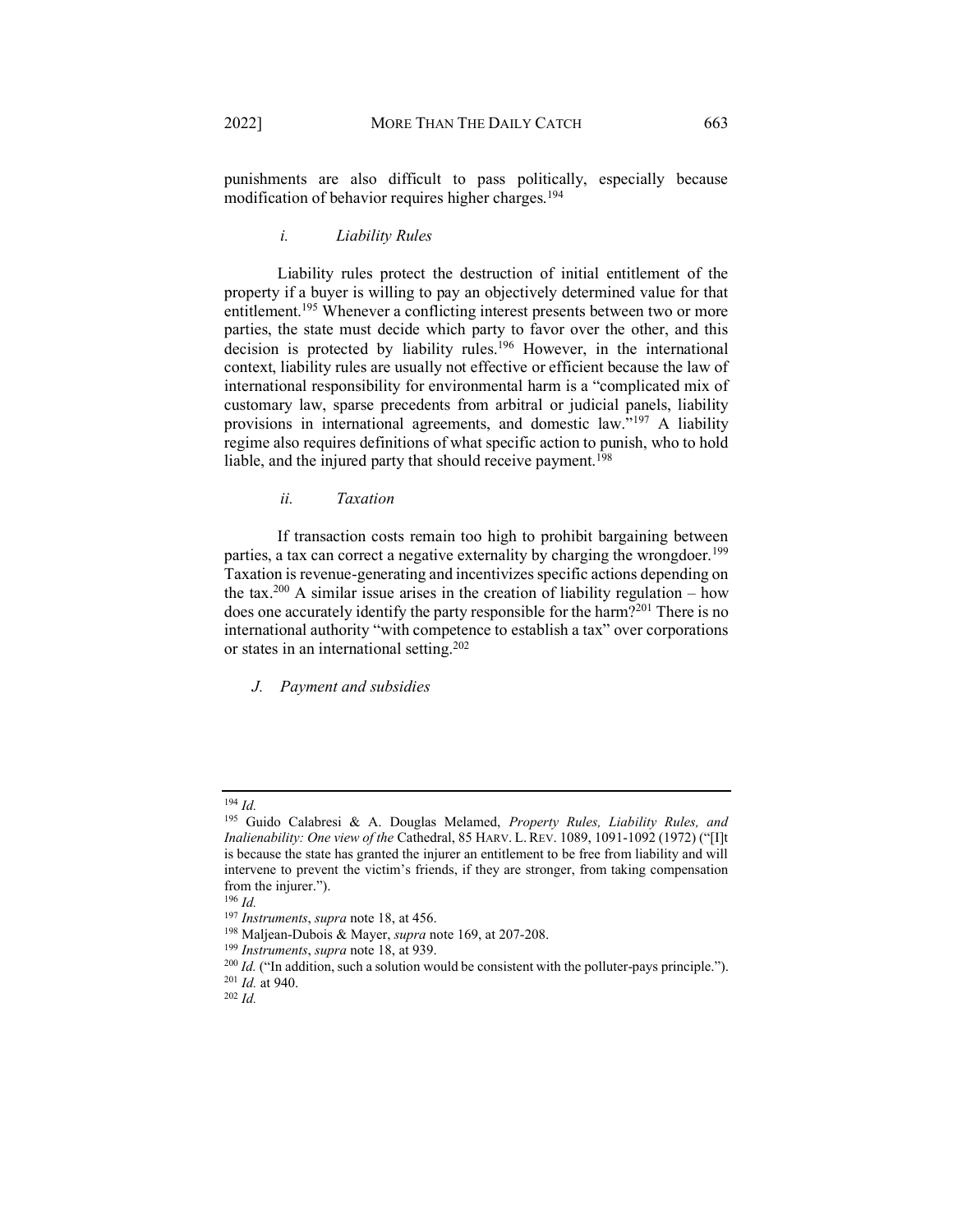Governments can use payments to incentivize more sustainable activities.203 Payments and subsidies are similar to providing tax benefits for installing solar panels or the government buying high-polluting cars to get them off of the road.204 However, many current subsidies implemented by the United States actually encourage environmental harm, making them expensive because the taxpayer must pay for them twice.<sup>205</sup> However, there are successful examples of a state-run subsidy through the Montreal Protocol Multilateral Fund.<sup>206</sup>

#### <span id="page-25-0"></span>*K. The Information Approach*

 Information illustrates a softer approach to influencing change through creating laws that require information dissemination and production to the public.<sup>207</sup> The theory behind the information approach centers on the idea that the "government can change people's behavior by forcing them to think about the harm they are causing and by publicizing that harm.<sup> $208$ </sup> Information also presents through educational pamphlets or presentations on how to best manage the commons given to individual, state, or corporate actors.209 Additionally, governments can use persuasion instruments to incentivize energy efficiency such as specific marketing or investment opportunities.210

Information is used when there is little political support for a regulatory scheme, or if current regulatory schemes are incompatible with the problem.211 While Information is a relatively new answer to an environmental tragedy of the commons, it is effective without the threat of penalties or fines. $212$ 

<sup>203</sup> Salzman, *supra* note 170, at 372 (Just as government can use penalties to capture negative externalities and make bad activities more expensive, it can use payments to capture positive externalities and make good activities less expensive."). <sup>204</sup> *Id.*

<sup>&</sup>lt;sup>205</sup> *Id.* ("perverse subsidies cost us twice - first, when we pay the initial tax to raise the funds needed for the subsidy and second, when we suffer the environmental damage encouraged by the subsidy.").

<sup>206</sup> *See generally, About the Multilateral Fund,* MULTILATERAL FUND FOR THE IMPLEMENTATION OF THE MONTREAL PROTOCOL, http://www.multilateralfund.org/aboutMLF/default.aspx (Last Visited Apr.4, 2022). 207 Salzman, *supra* note 170, 373. 208 *Id.*

<sup>209</sup> *Id.*

<sup>&</sup>lt;sup>210</sup> *Id.* at 374 (providing examples such as "providing smiley-face encouragement on utility bills for better conservation than your neighbors.'').  $2^{11}$  *Id.* at 373.

<sup>&</sup>lt;sup>212</sup> *Id.* ("The Toxic Release Inventory, for example, simply requires manufacturers who emit a number of substances to monitor, measure, and publicly report their annual emissions. Whether because of 'naming-and-shaming,' measuring emissions for the first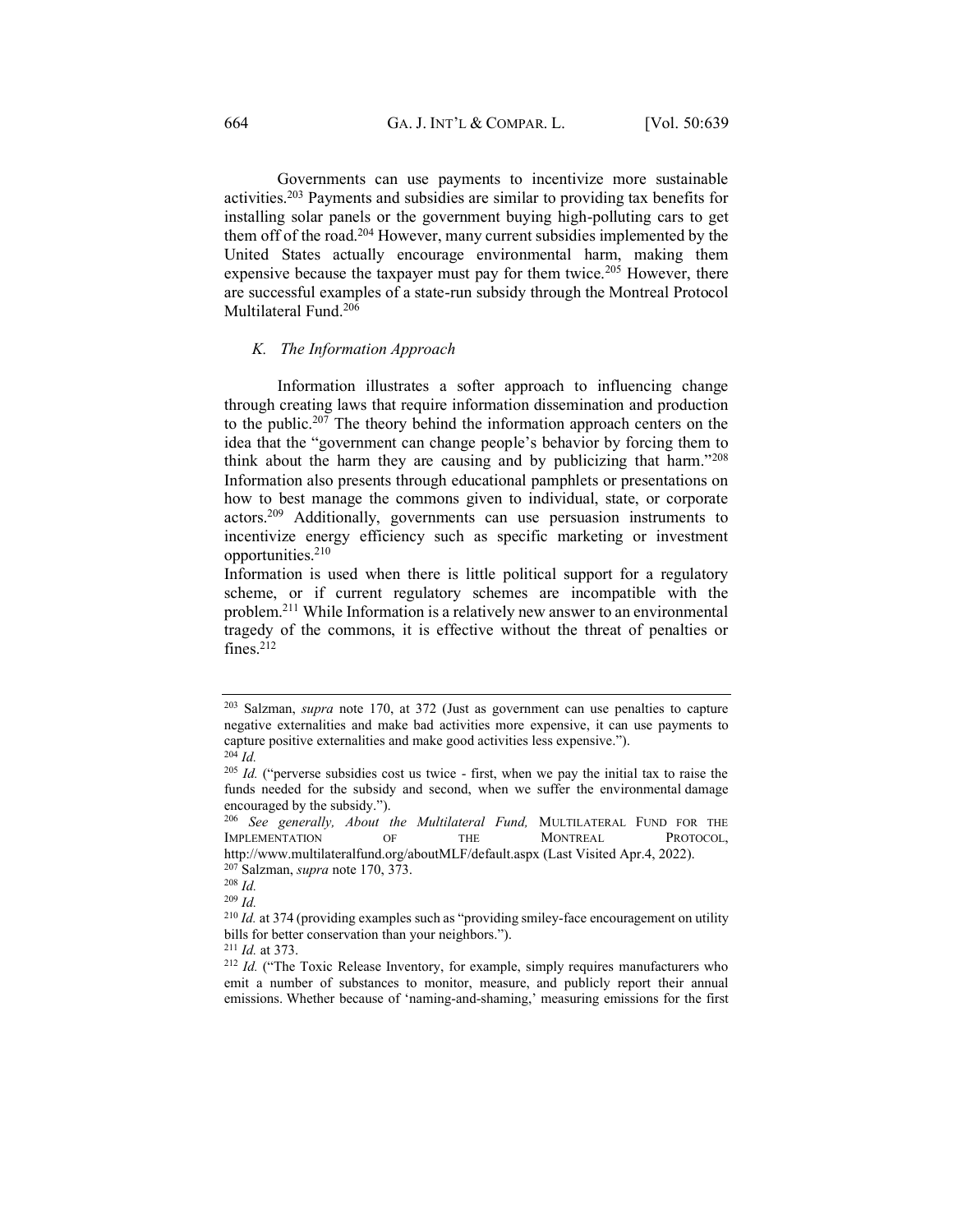# III. ANALYSIS

#### <span id="page-26-1"></span><span id="page-26-0"></span>*A. International Plastic Treaty*

 Addressing the plastic pollution crisis is beyond the ability of one country to handle, and it requires an international framework to coordinate action at a global level.<sup>213</sup> As previously discussed, other international legislation and agreements create basic pieces to prevent marine pollution, but there are gaps in global governance that require a more comprehensive agreement centered specifically on the issue of marine plastic litter.<sup>214</sup> The Environmental Investigation Agency advocated for developing a global plastic treaty at the fifth session of the United Nations Environment Assembly on February 22-26, 2021.<sup>215</sup> This agreement on plastic pollution must monitor and report the amount of plastic pollution and the reduction of plastic leakage into the environment by participating states.<sup>216</sup> It also needs to prevent plastic pollution from entering the environment through banning certain single-use plastic products, putting restrictions or a tax on new plastic production, monitoring the amount of ghost gear left by fisheries, or giving subsidies to companies for utilizing reusable or compostable products.<sup>217</sup> The new agreement should coordinate with existing international conventions and agreements to ensure smooth and continual implementation.<sup>218</sup> The provisions of the Agreement require a scientific basis and a socioeconomic assessment, which requires financial assistance to tackle the different aspects of the plastic problem.<sup>219</sup> The new Agreement needs technical and financial resources to

time, or heightened consciousness, this persuasive instrument has led to significant reductions in emissions.´).

<sup>213</sup> *Why do We Need an International Legally Binding Agreement on Plastic Pollution?*, ENV'T INVESTIGATION AGENCY, https://eia-international.org/ocean/plasticpollution/legally-binding-agreement-on-plastic-pollution-faqs/ (Last visited Nov. 16, 2020).

<sup>214</sup> Karen Raubenheimer, et al., *Combating Marine Plastic Litter and Microplastics: An Assessment of the Effectiveness of Relevant International, Regional and Subregional Governance Strategies and Approaches*, U.N. ENV'T ASSEMBLY OF THE U.N. ENV'T PROGRAMME, U.N. DOC UNEP/EA.3/INF/5 (2017).<br><sup>215</sup> *A Legally Binding Agreement on Plastic Pollution – FAOs*, ENV'T INVESTIGATION

AGENCY, (Last visited Apr 4, 2022). 216 *What Should a New Legally Binding Agreement on Marine Plastic Pollution Address?,* 

ENV'T INVESTIGATION AGENCY (Last visited Nov. 16, 2020) https://eiainternational.org/ocean/plastic-pollution/legally-binding-agreement-on-plastic-pollutionfaqs/.

*<sup>217</sup> Id.*; *See generally supra* POLICY APPROACHES TO OVERCOME THE TRAGEDY OF THE COMMONS.

<sup>218</sup> *What Should a New Legally Binding Agreement on Marine Plastic Pollution Address?, supra* note 216. 219 *Id.*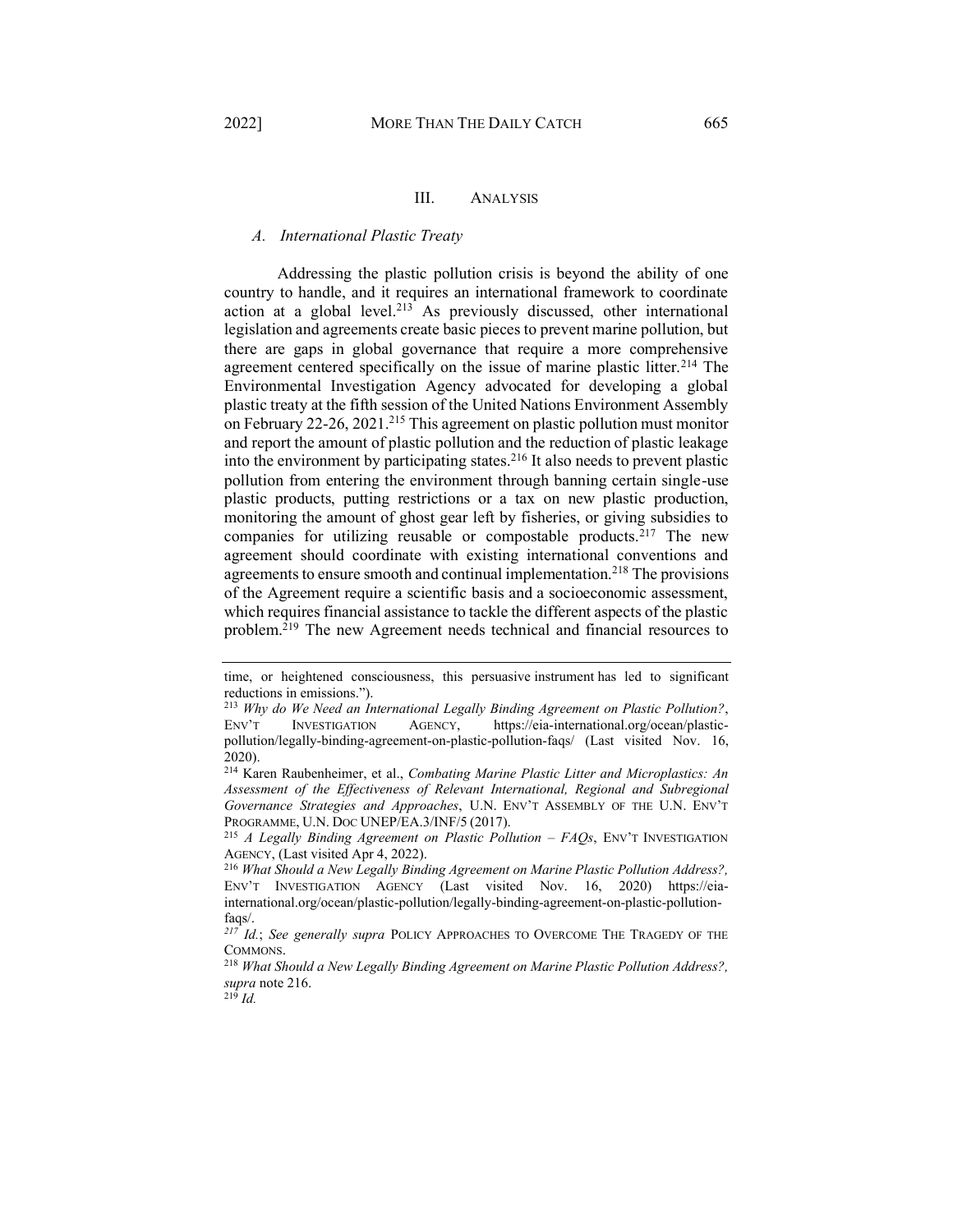support decision-making and assist developing countries in meeting the monitoring and reporting requirement of the Agreement.<sup>220</sup>

 To best address plastic pollution in the oceans, the Agreement needs to efficiently prevent plastic from entering the oceans in the first place.<sup>221</sup> The largest amount of plastic pollution in the ocean comes from microplastics and fishing gear, $222$  and the best way to prevent plastic from entering the oceans is to stop these two major pollutants. Much of the hard and soft international law discussed previously addresses the issue of sustainable fishing  $-$  specifically UNCLOS and Goal 14.223 However, none of the existing international governance strategies and approaches specifically address the issue of abandoned fishing gear, and there is no specific regulatory regime that establishes an amount of ghost-gear that fisheries can abandon. It is important to note that the United Nations Environment Assembly recently passed a resolution to negotiate an international plastics treaty by 2024, and the end of this section will discuss the basic roadmap of the potential treaty, the implications, and possible issues that could arise during negotiation.

 Microplastics are also not specifically addressed in existing international law, and non-profits or private companies, rather than states, accomplish most of the work in this area.<sup>224</sup> Some soft and hard law instruments address marine pollution, such as the 1972 London Dumping Convention, but these legal instruments failed to enact preventative measures to incite participating states to create a legal framework that prevents plastics from entering the ocean.

#### *i. International Plastic Treaty*

<span id="page-27-0"></span> To best address the tragedy of the commons issue of the plastic in the ocean, this Note proposes making a treaty that creates a subsidy and taxation regime to incentivize corporations and fisheries to engage in sustainable practices called the International Plastic Treaty. The Treaty should incentivize corporations to recycle existing plastics and switch to more reusable materials such as aluminum and glass; the regime should punish the creation of new single use plastic through taxes. Corporations can forgo this tax by creating easily recyclable materials like aluminum and glass or by properly disposing plastics at recycling plants.225 The Treaty should also encourage sustainable

<sup>220</sup> *Id.*

<sup>221</sup> *Id.*

<sup>&</sup>lt;sup>222</sup> Parker, *supra* note 5 ("The study also found that fishing nets account for 46 percent of the trash, with the majority of the rest composed of other fishing industry gear, including ropes, oyster spacers, eel traps, crates, and baskets.").

<sup>223</sup> *See generally* AVAILABLE INSTRUMENTS TO RESTRICT POLLUTION, *supra* note 45.

<sup>224</sup> *See generally,* THE OCEAN CLEANUP, https://theoceancleanup.com/ (last visited Apr. 4, 2022).

<sup>225</sup> Ritchie & Roser, *supra* note 22 (stating that only six per cent of plastic is recycled).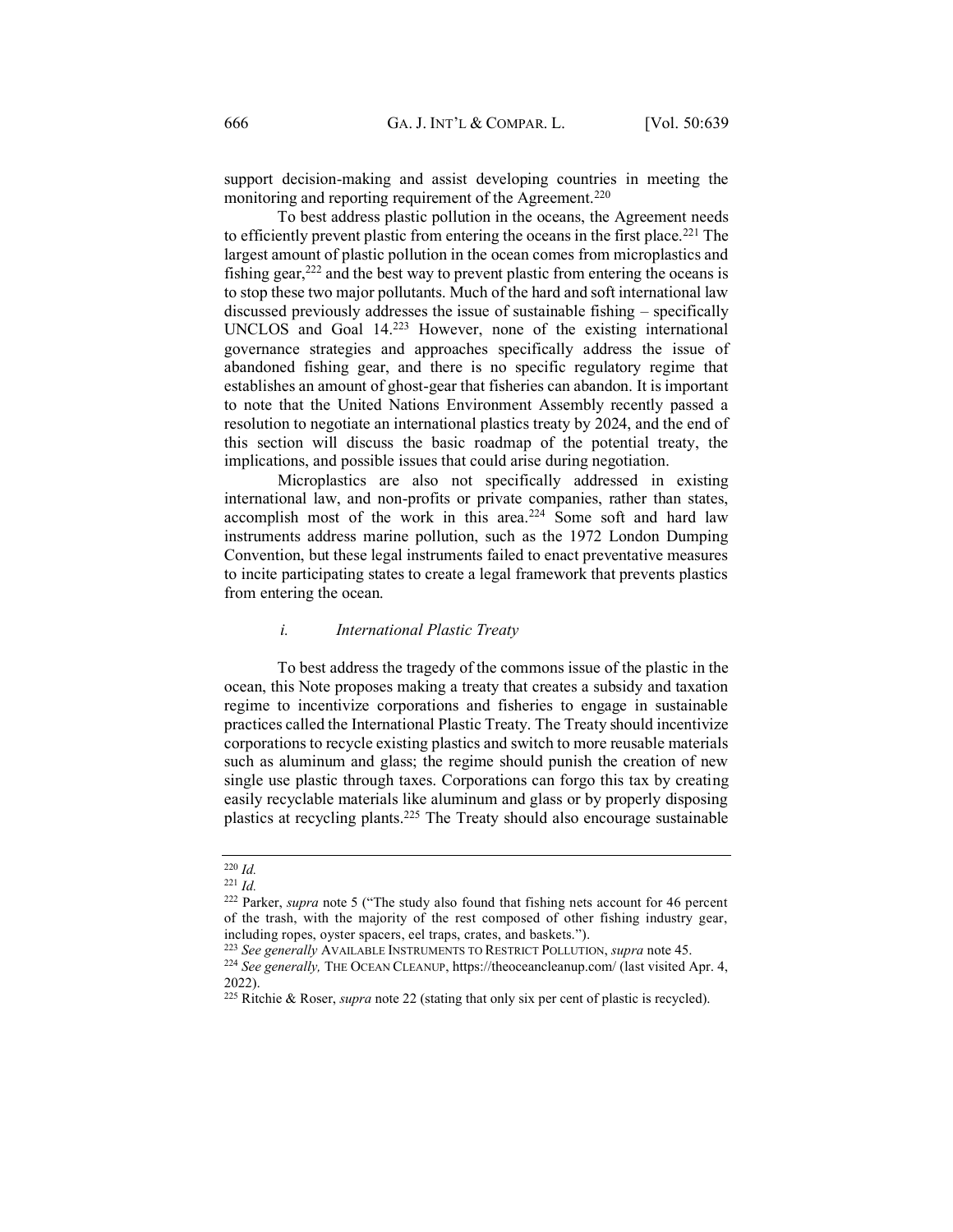practices by requiring corporations to publish their plastic use and appoint a sustainability chair on the board of directors.

This separate international taxing regime should outline states' regulation of companies regarding sustainability. It is not the purpose of the international treaty to hinder corporations' ability to compete on the international level, but it instead creates a demand for recycled products. By making recycled plastic an economic commodity, the treaty is creating a property right over the plastic to make it a desired commodity rather than just discarded trash.

 An International Plastic Treaty allows for more specific and obligatory prescriptive regulations for states to follow to overcome this global tragedy of the commons. Still, it is important to note the difficulty in ratifying international treaties. A way to overcome this is to add the portions of the International Plastic Treaty into the Paris Climate Agreement.<sup>226</sup> The Paris Climate Agreement does not mention plastic, instead it focuses on regulating greenhouse gas emissions, setting emission goals for participating states.<sup>227</sup>

If the Paris Climate Agreement adds a portion regarding the regulation of plastics, it would bind all current parties to the Agreement.*<sup>228</sup>* However, this also makes it difficult to amend because every party must agree to the changes.229 This also only addresses part of the issue with the plastic marine waste in the ocean because it does not include waste from fisheries nor does it address the plastic already in the ocean.<sup>230</sup>

#### *ii. Amending UNCLOS*

<span id="page-28-0"></span> Because UNCLOS already attempts to regulate fisheries, there does not need to be an additional regime; the international community should amend UNCLOS to discourage fisheries from using plastic nets and other plastic fishing materials by taxing fisheries that fish with these materials. Fisheries can forgo this tax by relying on small, local fishermen where they wish to fish. Using local and smaller fishing fleets creates more sustainable fisheries,<sup>231</sup> and it also creates jobs in the participating states. The fisheries can also fish with nets that contain more natural fibers and biodegradable

<sup>226</sup> The Paris Agreement Regarding the United Nations Framework Convention on Climate Change, Apr. 22, 2016, T.I.A.S. No. 16-1104 (adopted Dec. 12, 2015). While some people may believe that the Paris Agreement has no teeth, the binding mechanisms of disclosure and implementation through a "bottoms-up" approach create a binding affect. See *generally*, Lavanya Rajamani & Jutta Brunnée, *The Legality of Downgrading Nationally Determined Contributions Under the Paris Agreement: Lessons From the US Disengagement*, *J. Envt*'l L. 29 (2017).

<sup>227</sup> *Id.* at art. 4(1).

<sup>228</sup> *Id.* at art. 22. 229 *Id.*

<sup>230</sup> This is known as *ex post* and is not the main focus of this article. 231 *Sustainable Small Scale Fisheries, supra* note 137.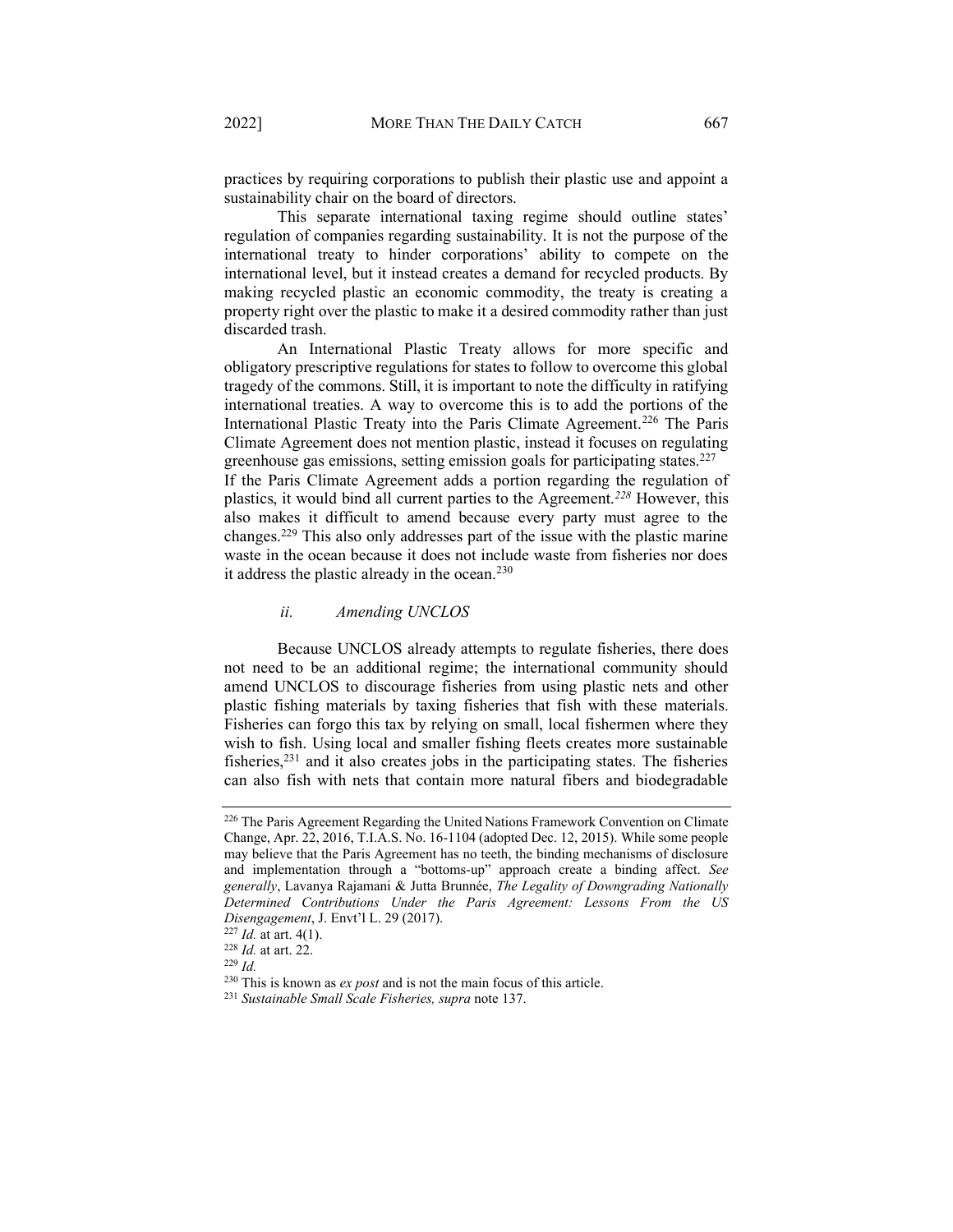equipment.<sup>232</sup> Because there are many international structures already implemented that attempt to regulate fishing on the high seas, it is unnecessary to add an additional jurisdictional element. However, UNCLOS failed in regulating illegal fishing or creating a regime to see how much debris these fisheries emit.

 In the ideal situation, the international community would enact an enforcement regime like the International Criminal Court to ensure that illegal fishing does not occur.233 However, developing a new enforcement regime would incur significant expenses for the international community, and it is probably a waste of resources for most states, especially landlocked states. To combat this, UNCLOS could extend to cover regulation of fishing markets to try and stop the demand for fish from these illegal fisheries. This would require a hefty, well-funded regime to regulate all fisheries in participating states. However, this would place the liability onto the fishing markets to try and regulate which fisheries sell fish to the fish market, and these fish markets are theoretically the best bearers of liability because they have the largest amount of control on how to access and sell fish.

#### *iii. The UN Commitment to Negotiating a Plastics Treaty*

<span id="page-29-0"></span>At the time this article was written in 2021, a plastics treaty did not appear to be on the U.N.'s radar. However, the United Nations Environment Assembly (UNEA) confirmed the adoption of a legally-binding mandate towards a global treaty to address the full lifecycle of plastics from creation to disposal.<sup>234</sup> The resolution, titled "End Plastic Pollution: Towards a Legally Binding Instrument," secured the backing of all nations, and it will trigger negotiations with a view of finalizing the treaty by 2024.235 The treaty will focus on land and water leaks, pollution that stems from virgin plastic production, and the use of the plastic products.236 It is important to note that Rwanda and Peru, two countries from the global south, co-authored the resolution.237

<sup>232</sup> *Eco-Friendly Fishing Gear*, SPORT FISH RESTORATION, https://www.takemefishing.org/how-to-fish/fishing-gear-and-tackle/sustainable-fishinggear/ (Last visited Apr. 4, 2022).

 $^{233}$  INT'L CRIM. CT., https://www.icc-cpi.int/ (last visited Apr. 4, 2022).

<sup>234</sup> *Success as UN Meeting Makes an Historic Commitment to Negotiate a Plastics Pollution Treaty!*, EIA ENVIRONMENTAL INVESTIGATION AGENCY, https://eiainternational.org/news/success-as-un-meeting-makes-an-historic-commitment-tonegotiate-a-plastics-pollution-treaty/ (Mar. 2, 2022). 235 *Id.* 

<sup>&</sup>lt;sup>236</sup> *Id.* It is important to note that this treaty, based solely on the resolution, will focus on the full lifecycle of plastics, not just on the disposal. <sup>237</sup> *Id.*